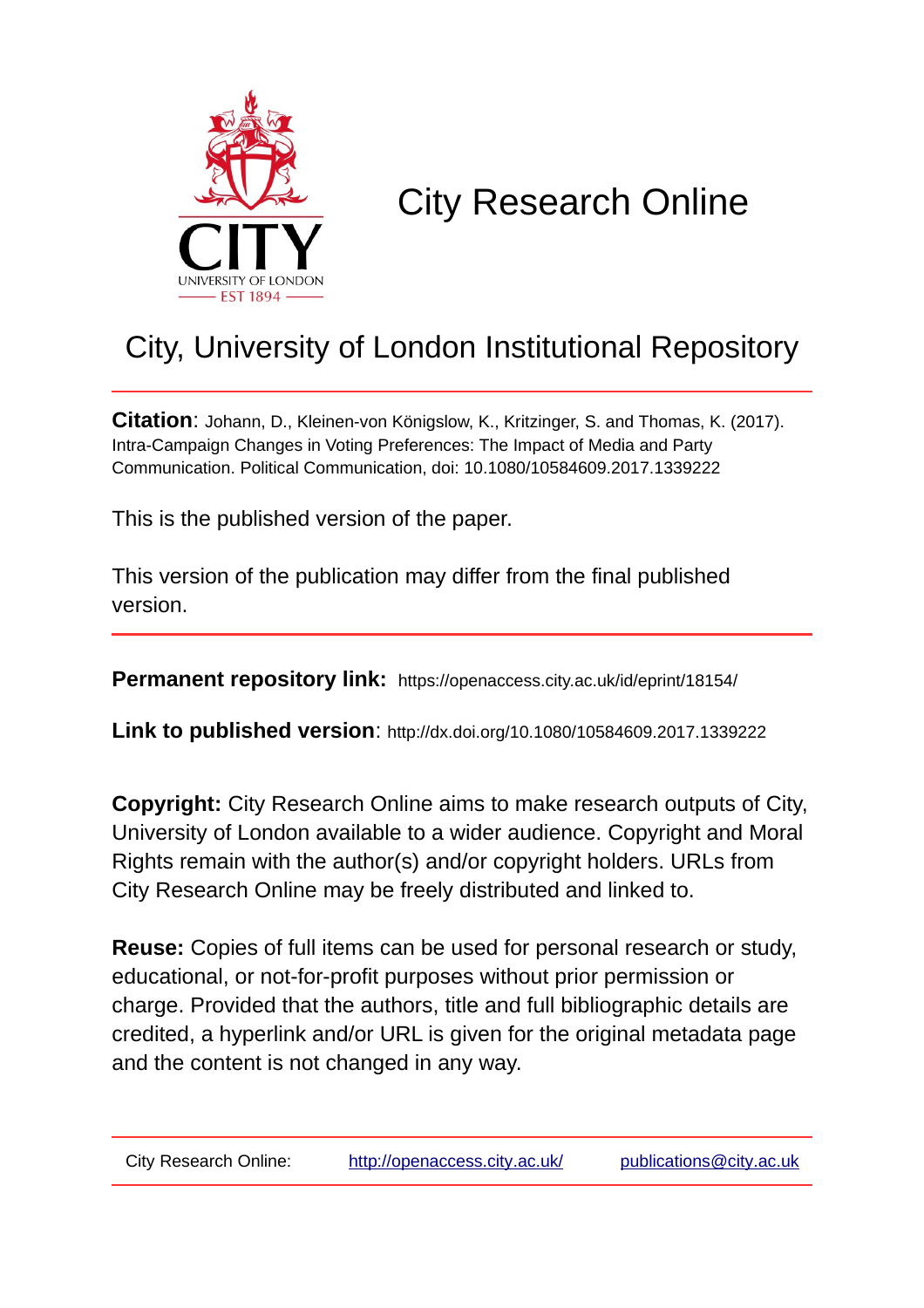



**Political Communication**

**ISSN: 1058-4609 (Print) 1091-7675 (Online) Journal homepage:<http://www.tandfonline.com/loi/upcp20>**

# **Intra-Campaign Changes in Voting Preferences: The Impact of Media and Party Communication**

**David Johann, Katharina Kleinen-von Königslöw, Sylvia Kritzinger & Kathrin Thomas**

**To cite this article:** David Johann, Katharina Kleinen-von Königslöw, Sylvia Kritzinger & Kathrin Thomas (2017): Intra-Campaign Changes in Voting Preferences: The Impact of Media and Party Communication, Political Communication, DOI: [10.1080/10584609.2017.1339222](http://www.tandfonline.com/action/showCitFormats?doi=10.1080/10584609.2017.1339222)

**To link to this article:** <http://dx.doi.org/10.1080/10584609.2017.1339222>

.<br>ი

Copyright © Taylor & Francis Group, LLC



Published online: 08 Sep 2017.

[Submit your article to this journal](http://www.tandfonline.com/action/authorSubmission?journalCode=upcp20&show=instructions)  $\mathbb{Z}$ 

| <b>III</b> Article views: 11 |  |
|------------------------------|--|
|------------------------------|--|



 $\overrightarrow{Q}$  [View related articles](http://www.tandfonline.com/doi/mlt/10.1080/10584609.2017.1339222)  $\overrightarrow{C}$ 

[View Crossmark data](http://crossmark.crossref.org/dialog/?doi=10.1080/10584609.2017.1339222&domain=pdf&date_stamp=2017-09-08)

Full Terms & Conditions of access and use can be found at <http://www.tandfonline.com/action/journalInformation?journalCode=upcp20>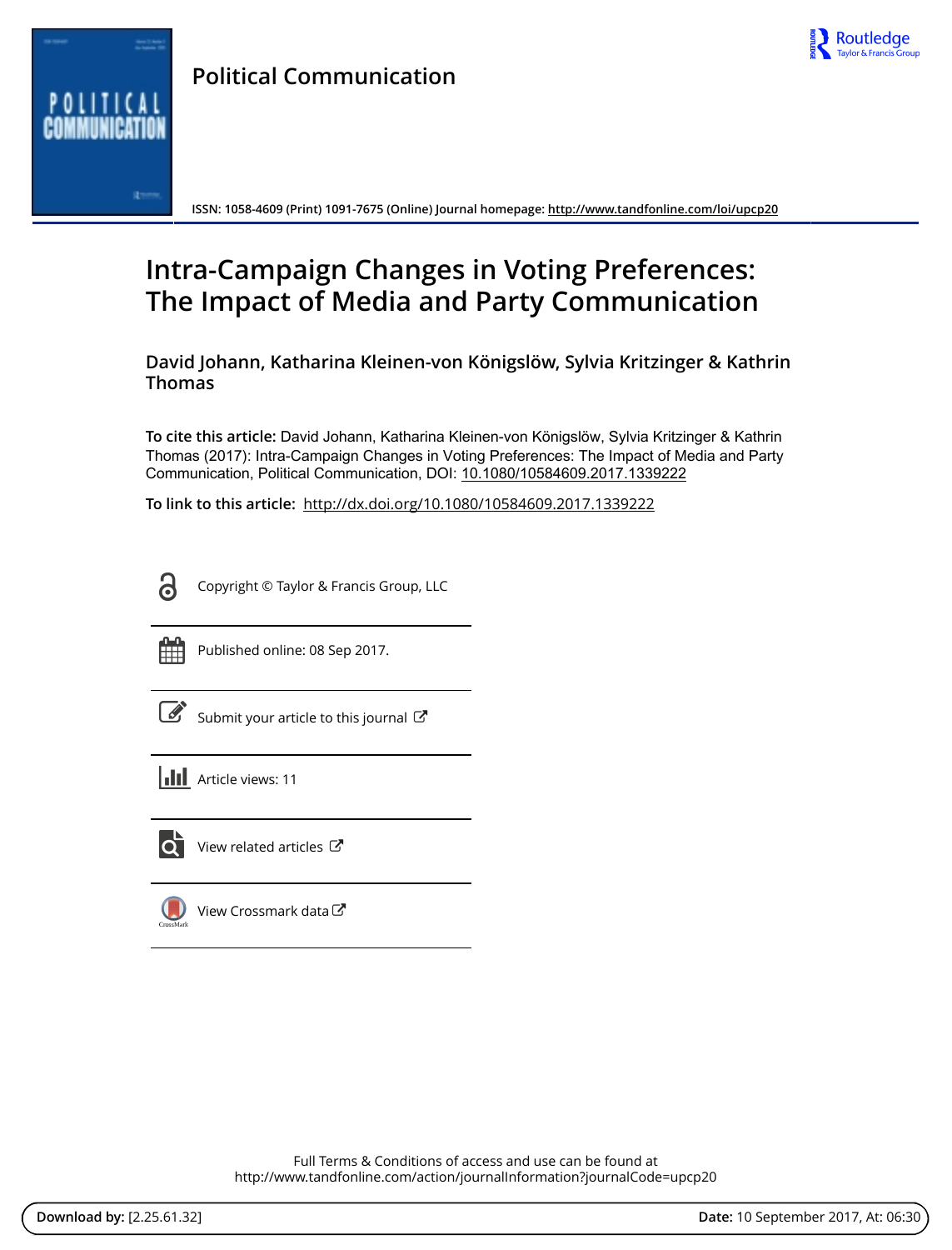

Check for updates

# Intra-Campaign Changes in Voting Preferences: The Impact of Media and Party Communication

DAVID JOHANN, KATHARINA KLEINEN-VON KÖNIGSLÖW, SYLVIA KRITZINGER[,](http://orcid.org/0000-0003-2765-8200) and KATHRIN THOMAS

An increasing number of citizens change and adapt their party preferences during the electoral campaign. We analyze which short-term factors explain intra-campaign changes in voting preferences, focusing on the visibility and tone of news media reporting and party canvassing. Our analyses rely on an integrative data approach, linking data from media content analysis to public opinion data. This enables us to investigate the relative impact of news media reporting as well as party communication. Inherently, we overcome previously identified methodological problems in the study of communication effects on voting behavior. Our findings reveal that campaigns matter: Especially interpersonal party canvassing increases voters' likelihood to change their voting preferences in favor of the respective party, whereas media effects are limited to quality news outlets and depend on individual voters' party ambivalence.

Keywords integrated data design, interpersonal and impersonal party communication, intra-campaign effects, media effects, persuasion, voting behavior

# Introduction

An increasing number of voters change their party preferences from one election to another, a phenomenon that is commonly described as electoral volatility (e.g., Hobolt, Spoon, & Tilley, [2009;](#page-21-0) Kramer, [1970](#page-21-0); Lazarsfeld, Berelson, & Gaudet, [1948;](#page-22-0) Pedersen, [1979;](#page-22-0) Zaller,  $2004$ ).<sup>[1](#page-17-0)</sup> Electoral volatility has frequently been observed across countries and been addressed by a growing body of literature (e.g., Dassonneville, [2012](#page-20-0); Jennings & Wlezien, [2016;](#page-21-0) Pedersen, [1979](#page-22-0)). Within this framework, inter-election vote switching is understood as a long-term process that predominantly affects the formation and evolution of party preferences (e.g., Hobolt et al., [2009](#page-21-0)).

However, changes in party preferences are also observed in the short term, for example, in electoral campaigns (e.g., Jennings & Wlezien, [2016\)](#page-21-0): Voters may report that they *intend* to vote for a particular party before the election, but *actually* cast a ballot

David Johann is Postdoctoral Research Associate, German Centre for Higher Education Research and Science Studies (DZHW), and Senior Research Fellow, Department of Government, University of Vienna. Katharina Kleinen-von Königslöw is Professor for Digital Communication and Sustainability, Institute of Journalism/Communication Studies, University of Hamburg. Sylvia Kritzinger is Professor for Methods in the Social Science, Department of Government, University of Vienna. Kathrin Thomas is Research Associate in Survey Methodology, Department of Sociology at City, University of London, and Research Fellow, Department of Government, University of Vienna.

Address correspondence to Sylvia Kritzinger, University of Vienna, Department of Government, Rathausstraße 19/9, Vienna A-1010. E-mail: [sylvia.kritzinger@univie.ac.at](mailto:sylvia.kritzinger@univie.ac.at)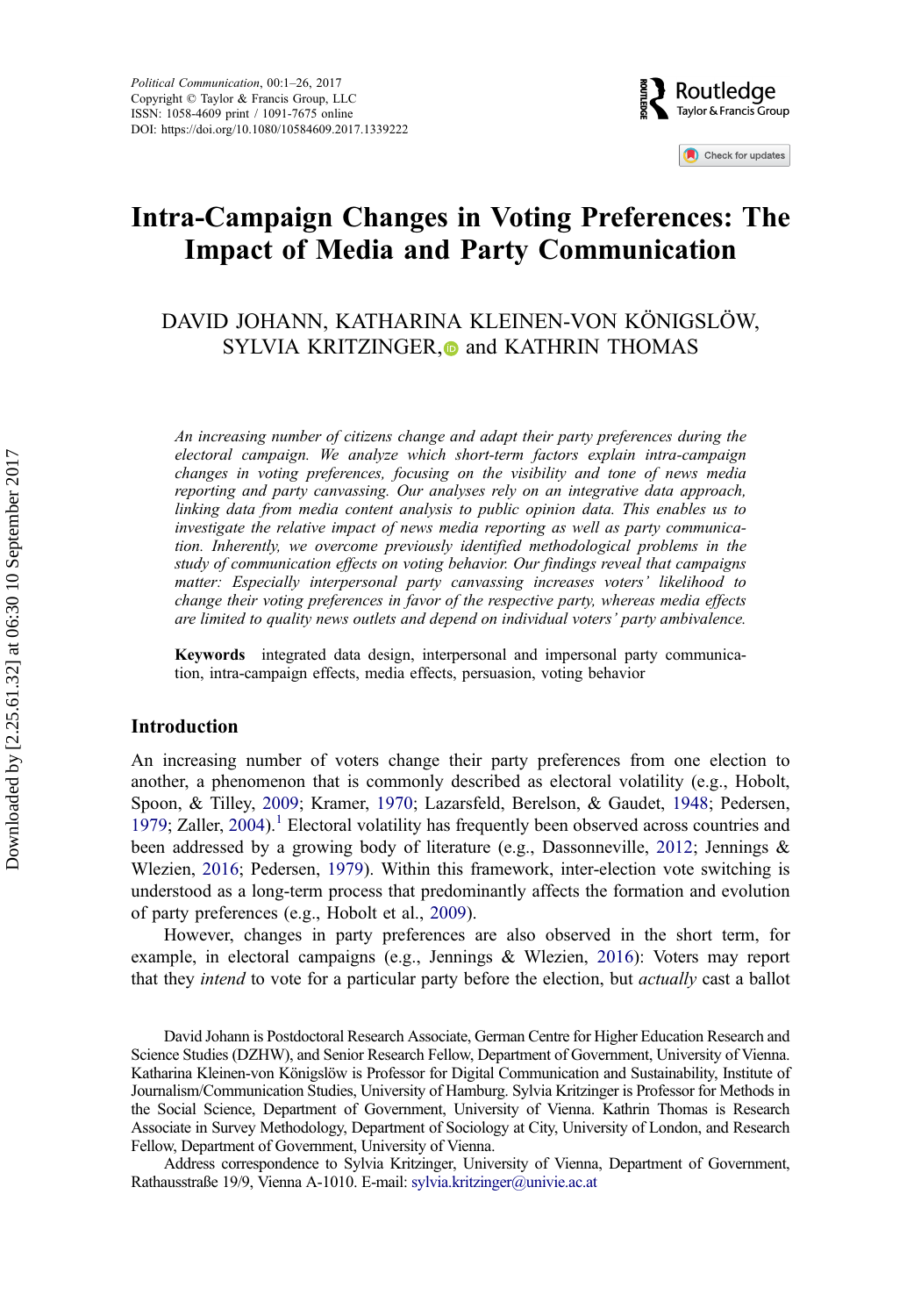for a different party on Election Day. Moreover, undecided voters often develop a particular party preference during the election campaign. While previous research has examined the impact of electoral campaigns on vote choice (e.g., Boomgaarden et al., [2016;](#page-19-0) Dilliplane, [2014;](#page-20-0) Druckman, [2004,](#page-20-0) [2005](#page-20-0); Hillygus & Jackman, [2003;](#page-21-0) Kleinnijenhuis, Van Hoof, Oegema, & de Ridder, [2007;](#page-21-0) Lengauer & Johann, [2013;](#page-22-0) Matthews & Johnston, [2010;](#page-22-0) Schmitt-Beck, [2003](#page-23-0)), it is yet largely unknown what affects these intra-campaign changes in voting preferences.

This article examines whether and how far political information influences the likelihood of voters to change their party preferences during election campaigns. As political information has been found to shape voters' political perceptions and attitudes (e.g., Ladd & Lenz, [2009;](#page-22-0) Lazarsfeld et al., [1948;](#page-22-0) Lengauer & Johann, [2013](#page-22-0); Schmitt-Beck, [2003\)](#page-23-0), we argue that the individual's information environment provides voters with important cues to make decisions and that it, consequently, has the ability to alter citizens' voting preferences in the short term (e.g., Gerber & Green, [2000](#page-20-0), Green & Gerber, 2015; Jennings & Wlezien, [2016](#page-21-0); Karp & Banducci, [2007;](#page-21-0) van Spanje & de Vreese, [2014](#page-23-0)). We investigate the effect of communication efforts by the news media and political parties on short-term changes in voting preferences in the weeks before Election Day. While the news media process and present information about political candidates and parties with varying frequency and tone (e.g., Geers & Bos, [2017\)](#page-20-0), party representatives use different direct and indirect channels of communication to canvass citizens (e.g., Gerber & Green, [2000;](#page-20-0) Green & Gerber, [2015](#page-21-0); Lazarsfeld et al., [1948](#page-22-0)). The type of communication channels used and the extent to which these are used vary by individual, however, making it important to study the individual information context to understand why citizens change their minds (e.g., Evans, [1999](#page-20-0); Kritzinger & Johann, [2016\)](#page-21-0).

Even though Lazarsfeld and colleagues ([1948\)](#page-22-0) have already noted that both media and party communication are important in shaping citizens' voting preferences, previous research on campaign effects has predominantly focused on one or the other. By linking high-quality public opinion with media data collected by the Austrian National Election Study (Eberl et al., [2016;](#page-20-0) Kritzinger et al., [2016a](#page-21-0); Kritzinger et al., [2016b\)](#page-22-0), we are able to address how far individual-level media and party communication affect intra-campaign changes in voting preferences.

The article is structured as follows: We begin by reviewing the literature on information environments in the context of electoral campaigns and how they affect changes in voting preferences. Next, we discuss our data and methods before presenting the empirical results. We close with a discussion on the implications of our study for future research.

### Media and party communication effects on changes in voting preferences

Scholars commonly acknowledge that citizens' level of knowledge is positively linked to a better understanding of political processes and policy content (e.g., Delli Carpini & Keeter, [1996;](#page-20-0) Jerit, Barabas, & Bolsen, [2006](#page-21-0)). Prior work has further indicated that electoral choices may be influenced by the way in which political information is gathered, processed, and presented in the weeks leading up to Election Day (e.g., Arcuri, Castelli, Galdi, Zogmaister, & Amadori, [2008\)](#page-19-0). For instance, informed voters perceive the costs of voting as lower and the benefits as higher, which increases turnout among this group (Karp & Banducci, [2007](#page-21-0)). In the following, we discuss the impact of (a) news media reporting and (b) party communication on short-term changes in party preferences in more detail. We also focus (c) on potential individual-level differences in campaign communication.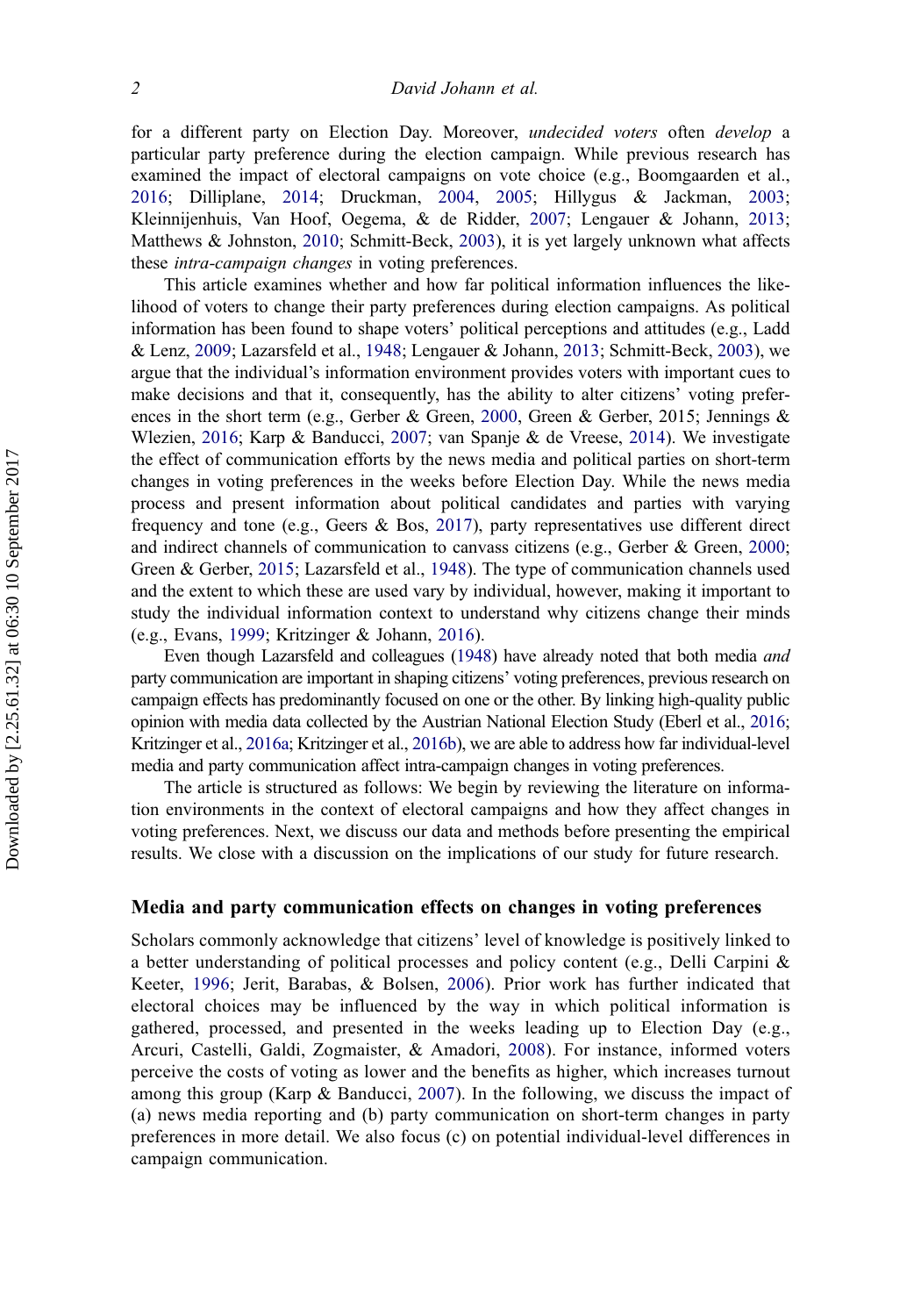#### News Media Reporting

An increasing body of literature indicates that news media reporting affects citizens' political perceptions and behavior (e.g., Iyengar & Kinder, [1987](#page-21-0); Scheufele, [2000;](#page-23-0) Scheufele & Tewksbury, [2007](#page-23-0); Zaller, [1992\)](#page-23-0). The news media provide citizens with information on politics, political events, political candidates, and political parties' policy positions, especially during electoral campaigns (e.g., Aalberg, van Aelst, & Curran, [2010;](#page-19-0) Banducci, Giebler, & Kritzinger, [2017;](#page-19-0) Barabas & Jerit, [2009;](#page-19-0) Kleinnijenhuis et al., [2007](#page-21-0); Druckman, [2004](#page-20-0), [2005](#page-20-0); Norris, [2002](#page-22-0)). However, not all political parties or candidates will be treated in the same way by all media outlets: Some will receive more attention than others (visibility bias); others will be criticized more severely for their actions and plans (tonality bias; see Eberl, Boomgaarden, & Wagner, [2015](#page-20-0); Hopmann, van Aelst, & Legnante, [2011](#page-21-0)).

As previous research has shown, a greater visibility in the news media enhances the general saliency of a topic among the public as well as the popularity of the political actors in question and their vote share (Chong & Druckman, [2007](#page-19-0); Lengauer & Johann, [2013\)](#page-22-0). This effect should also be found with respect to *changes* in voting preferences during an electoral campaign. A more frequent exposure to information about a particular party will increase citizens' knowledge of this party (Banducci et al., [2017;](#page-19-0) Banducci & Semetko, [2003\)](#page-19-0). However, it may also make this party more accessible in citizens' memories (so-called priming; Chong & Druckman, [2007](#page-19-0); Zaller, [1992\)](#page-23-0) and trigger changes in voting preferences. Changes between parties may occur without any significant shifts in the underlying ideological or issue preferences in multiparty democracies, where citizens have the choice between several parties offering similar political platforms.<sup>2</sup> Our "media visibility hypothesis" thus posits:

 $H1a$ : The more visible a particular party is in the news media an individual is exposed to, the more likely it is that the individual will change his or her party preference in favor of this party.

Regarding tonality bias, prior research indicates that a favorable, neutral, or unfavorable tone regarding political actors, parties, or policies may prime individuals in thinking about these actors in a certain way (e.g., Scheufele, [2000;](#page-23-0) Scheufele & Tewksbury, [2007](#page-23-0); Zaller, [1992\)](#page-23-0). Moreover, the tone of news media reporting affects citizens' party choices: Voters are more likely to vote for a candidate or party if the news media report favorably about them (e.g., de Vreese & Semetko, [2004](#page-20-0); Geers & Bos, [2017;](#page-20-0) Hopmann, Vliegenthart, de Vreese, & Albæk, [2010;](#page-21-0) Lengauer & Johann, [2013](#page-22-0); Norris, [1999;](#page-22-0) Vliegenthart, Schuck, Boomgaarden, & de Vreese, [2008](#page-23-0); but see Dassonneville, [2012;](#page-20-0) Giebler, Kritzinger, Xezonakis, & Banducci, [2017](#page-20-0)).

Dual processing theories (Petty & Cacioppo, [1986](#page-22-0)) suggest two alternative mechanisms responsible for such effects: Positive (or negative) reporting may make the party itself, but also the positive (or negative) evaluations, more accessible in people's memories (heuristic processing or priming). Alternatively, positive reporting might actually persuade voters by presenting convincing arguments for a certain candidate, especially if voters are motivated to process the information more thoroughly (systematic processing). Both effects should also be important for intra-campaign changes in voting preferences. Heuristic processing may trigger a decision for the party that has been presented more favorably in individuals' news media environment (e.g., Fournier, Nandeau, Blais, Gidengil, & Nevitte, [2004\)](#page-20-0). Systematic processing may persuade voters to change their vote preference as a result of more careful considerations of the information provided about the different parties. Our "media tone hypothesis" thus postulates: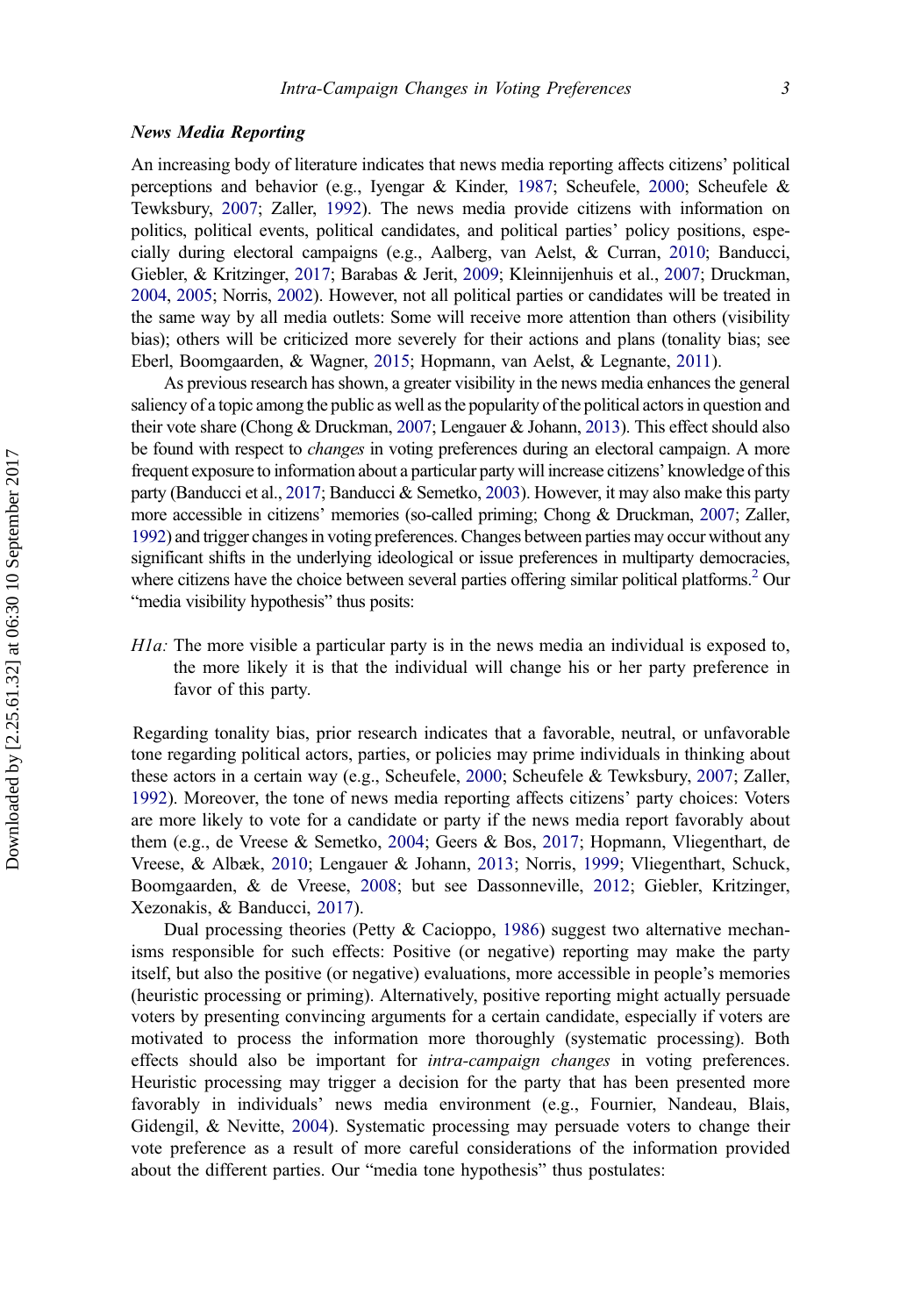$H1(b)$ : The more positive the tone of news media reporting about a particular party in an individual's news diet is, the more likely it is that individual will change his or her party preference in favor of this party.

Furthermore, the news media also vary in the quality and depth of the political information provided: Citizens who rely on quality media outlets are more likely to be exposed to policy-relevant news than those consuming the tabloid press (Aalberg et al., [2010;](#page-19-0) de Vreese, Banducci, Semetko, & Boomgaarden, [2006\)](#page-20-0). Even though persuasion effects based on heuristic processing might occur for any media outlet, those triggered by systematic processing of information should be more likely to occur among citizens relying on a quality news media diet that provides them with substantive arguments for changing their voting preference to a different party. Our "quality media hypothesis" suggests:

 $HI(c)$ : The impact of news media reports concerning a particular party on changes in voting preference for this party is more pronounced among voters consuming quality news outlets.

### Interpersonal and Impersonal Party Canvassing

Direct and indirect party canvassing is also deemed important. Prior research on party canvassing has suggested that local canvassing has a mobilizing effect on voters: Citizens are more likely to turn out in an election if they have been approached by a party representative during the campaign (e.g., Caldeira, Clausen, & Patterson, [1990;](#page-19-0) Fisher, Fieldhouse, Johnston, Pattie, & Cutts, [2015](#page-20-0); Gerber & Green, [2000](#page-20-0); Green & Gerber, [2015;](#page-21-0) Marsh, [2004](#page-22-0); Wielhouwer & Lockerbie, [1994\)](#page-23-0). However, a lot remains to be learned about the relationship between parties' campaign activities and individuals' party preferences (e.g., Hillygus & Jackman, [2003,](#page-21-0) but Matthews & Johnston, [2010\)](#page-22-0). Empirical studies have provided evidence that increased party contact may influence citizens' vote choices (e.g., Fisher et al., [2015;](#page-20-0) Górecki & Marsh, [2012,](#page-20-0) [2014](#page-21-0); Johnston & Pattie, [2003;](#page-21-0) Lefebvre, [2014\)](#page-22-0). The underlying mechanism triggering this effect is believed to be similar to the priming argument regarding media coverage: More frequent exposure to information provided by a particular party should increase the popularity of this party among the public by increasing the accessibility of its political platforms (see Chong & Druckman, [2007](#page-19-0)).

Political parties predominantly rely on two channels of communication (for a review, see Fisher et al., [2015](#page-20-0); Gerber & Green, [2000](#page-20-0); Green & Gerber, [2015\)](#page-21-0): (a) more traditional, labor-intensive campaigns in which party members and volunteers approach citizens *interpersonally (directly)* at the doorstep, at rallies, or other campaign events introducing the core policy proposals of the respective party; and (b) modern, less expensive mass campaigns in which parties contact voters *impersonally (indirectly)* by distributing letters and leaflets, sending text messages or e-mails, or by using other means of indirect communication to present their policy proposals.

Previous studies on voter turnout and party canvassing highlight that interpersonal campaign efforts are more effective in mobilizing citizens to vote than impersonal party contact (e.g., Fisher & Denver, [2009](#page-20-0); Fisher et al., [2015](#page-20-0); Gerber & Green, [2000](#page-20-0); Green & Gerber, [2015;](#page-21-0) Marsh, [2004\)](#page-22-0). However, the findings on the impact of canvassing on voting preferences are rather contradictory. Some studies conclude that neither interpersonal nor impersonal canvassing affects voting preferences (e.g., Denver & Hands, [1997;](#page-20-0) Kramer,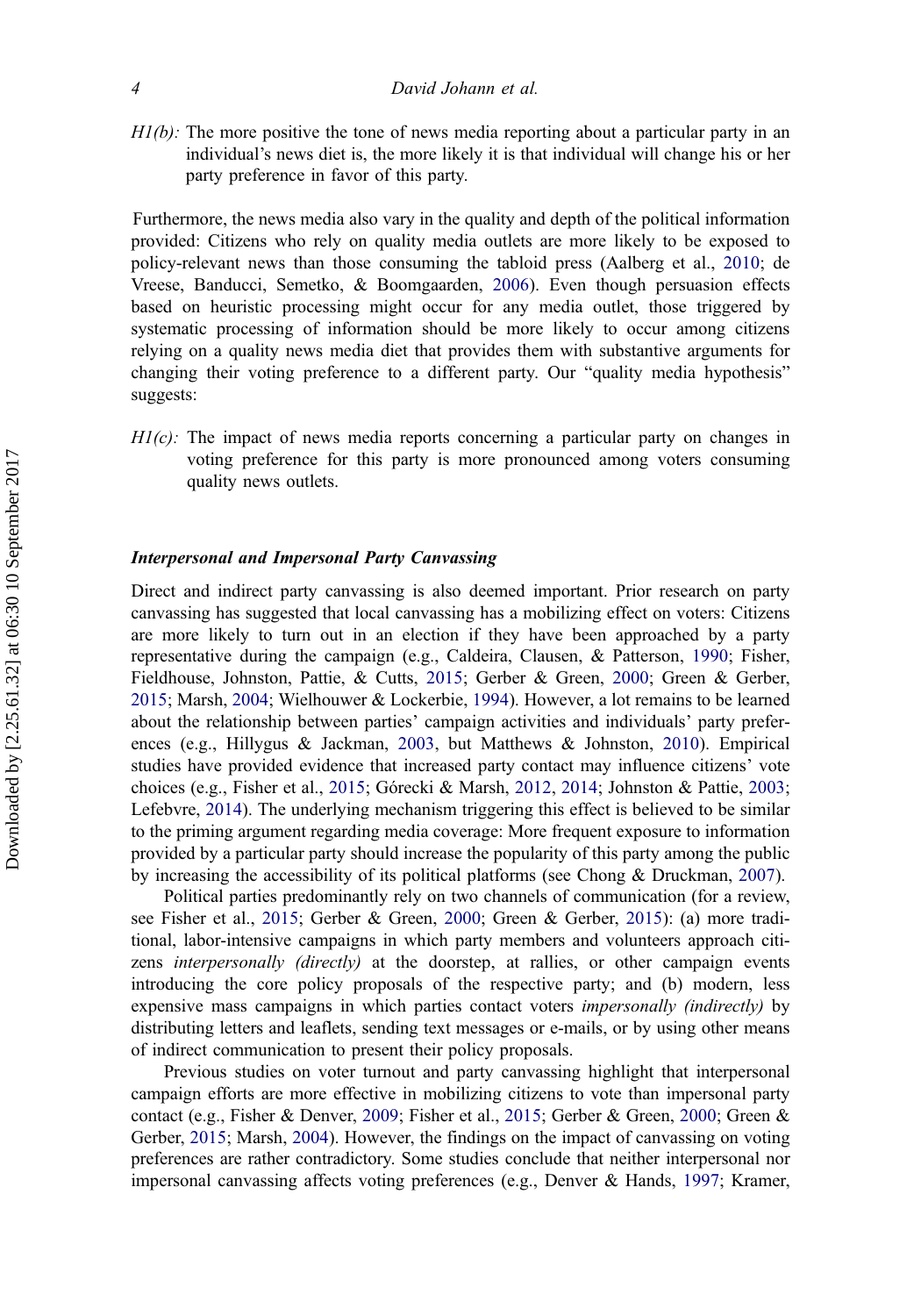[1970;](#page-21-0) Magalhães, [2007\)](#page-22-0). Yet, other research suggests that citizens indeed respond to the respective parties' canvassing efforts by voting for these parties, especially when they have been contacted interpersonally (e.g., Fisher & Denver, [2009;](#page-20-0) Fisher et al., [2015](#page-20-0); Górecki & Marsh, [2012,](#page-20-0) [2014](#page-21-0); Johnston & Pattie, [2003](#page-21-0); Lefebvre, [2014;](#page-22-0) Pattie & Johnston, [2003](#page-22-0)).

Our study aims to further disentangle the influence of interpersonal and impersonal party canvassing on intra-campaign changes in voting preferences. The role of direct social contact as an effective mean to influence voting decision has long been recognized (Arceneaux, [2009;](#page-19-0) Berelson et al., [1954](#page-19-0); Katz, [1957](#page-21-0)). Messages delivered personally are harder to ignore, as a connection between the provider and the receiver of the information is established (Arceneaux, [2009;](#page-19-0) Niven, [2004](#page-22-0)). Interpersonal contact may also reduce prejudice (Christ et al., [2014](#page-19-0)) against parties that citizens had not initially considered as a viable option. Furthermore, interpersonal contact is more likely to motivate citizens to process and consciously evaluate information, i.e., systematic processing (Chong & Druckman, [2007;](#page-19-0) Katz, [1957\)](#page-21-0).

By contrast, impersonal means of communication may reach voters simply by the volume and frequency with which they are sent (Arceneaux, [2009;](#page-19-0) Fieldhouse, Cutts, Widdop, & John, [2013\)](#page-20-0), but they lack the social contact component and allow voters to rationally select and process information (e.g., Arcuri et al., [2008](#page-19-0)). Consequently, we would expect voters who are exposed to interpersonal interaction with a particular party representative to be more likely to change their preferences in favor of this party than those contacted by impersonal means. Our "party canvassing hypothesis" posits:

 $H2$ : The impact of interpersonal party contact on changes in voting preferences is more pronounced than the effect of impersonal canvassing.

#### Individual-level Differences in Campaign Communication Effects

Voters may differ in how firmly or loosely they feel about the party choices on offer. Previous studies have linked volatile voting choices to weakening party attachments, suggesting that apartisanship and indecisiveness increase the likelihood for changes in voting preferences (e.g., Dalton, [2012](#page-19-0), [2013;](#page-19-0) Gramberg & Holmberg, [1990\)](#page-21-0). More recent studies have indicated that party ambivalence—that is, voters are attracted to several parties at the same time (Schmitt-Beck & Partheymüller, [2012](#page-23-0))—also influences vote choices and makes voters postpone their final vote decisions. We expect that ambivalent voters are more attentive to and thus also more susceptible to campaign messages by both the political parties and the news media (Basinger & Lavine, 2005; Chong & Druckman, [2007;](#page-19-0) Petty & Briñol, [2008\)](#page-22-0) as they feel pressured to come to a decision. Our "ambivalence hypothesis" states:

H3: Ambivalent voters are more likely to change their voting preferences in response to the media's and parties' campaign communication.

#### Data and methods

#### The Case

Austria is an ideal case to study our hypotheses empirically: It is characterized by a multiparty context, in which changes in party preferences during the electoral campaign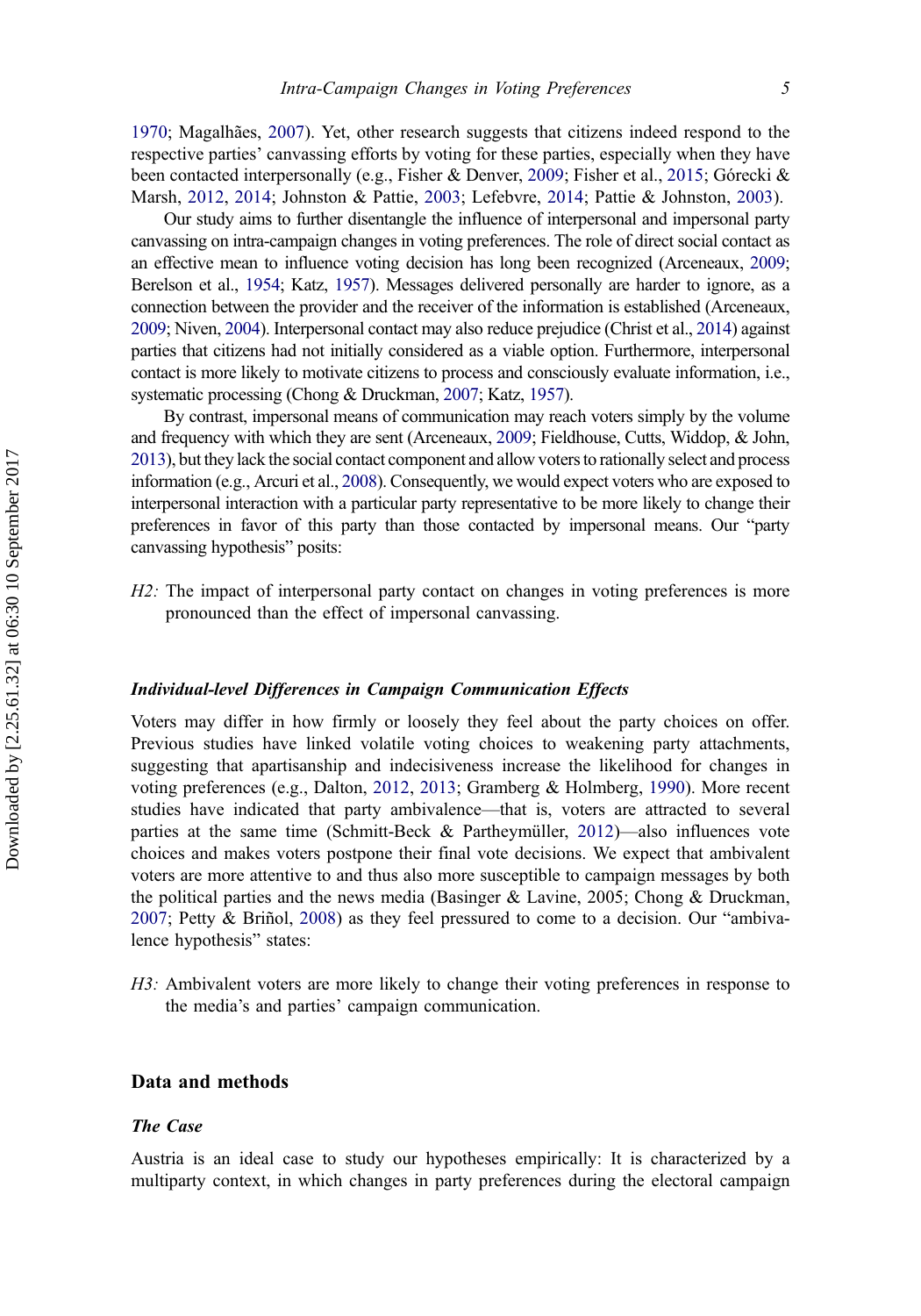are more likely to occur, as citizens can switch to a different party in the same ideological camp (see Schmitt-Beck & Partheymüller, [2016](#page-23-0) for empirical evidence on Germany). The Austrian electoral system further encourages interpersonal party contact as voters cast party votes, but they may also indicate their preferred candidate on the respective party list. Thus, the political system fosters interpersonal canvassing activities by all parties and candidates and at all levels. Austria is also characterized by a generally high electoral turnout, which is ideal to test whether parties pursue persuasion strategies by contacting potential voters (e.g., Karp  $\&$  Banducci, [2007](#page-21-0)). Finally, the Austrian media system is characterized by a comparatively high level of political parallelism (Udris & Lucht, [2014](#page-23-0)) and a very strong competition for audiences (Karmasin, Kraus, Kaltenbrunner, & Bichler, 2011). As a result of this, even though most media outlets can be attributed to a certain ideological camp (Magin, [2012](#page-22-0)), they may change their preferences in favor of parties within this camp to distinguish themselves more clearly in their political reporting from their competitors.

## Data

Many empirical studies in the field of communication effects suffer from a variety of methodological problems (e.g., Druckman, [2005\)](#page-20-0). First, they either attempt to draw causal conclusions from cross-sectional data (for a critical discussion, see Dilliplane, [2014\)](#page-20-0) or lack concrete media content data and base their conclusions merely on media usage. The integrative design employed by the Austrian National Election Study (AUTNES) overcomes these problems: it allows us to connect high-quality public opinion data (Kritzinger et al., [2016a;](#page-21-0) Kritzinger et al., [2016b](#page-22-0)) to the media content that respondents consume (Eberl et al., [2016](#page-20-0)).

Second, by focusing on changes in party preferences during the electoral campaign as our dependent variable, we can overcome endogeneity concerns with which previous studies on canvassing may have been plagued. As parties are more likely to contact their supporters, it may be that observed effects on vote choice or turnout do not really originate from parties' canvassing effort but from voters' general party preferences. We study the impact of canvassing on voters who either had not reported a party preference in the pre-election survey or had a different party preference. Our findings with regard to campaign effects should thus be more robust.

### Public Opinion Data

Public preferences and attitudes were collected in a pre- and post-election panel survey, with the pre-election survey conducted according to a rolling cross-sectional (RCS) design  $(N = 4.011)$ . A total of 2,607 respondents also participated in the post-election questionnaire. Voter preferences were surveyed between August, 5, and September, 27, 2013, using Computer Assisted Telephone Interviews (CATI). The panel design allowed us to track the proportion of voters who developed and changed their party preferences over the campaign. We compared their vote intention to their reported vote choice after Election Day (September 29, 201[3](#page-18-0)). $3$ 

#### Media Content Data

Our media data include articles published in the six most relevant Austrian newspapers (Der Standard, Die Presse, Kronen Zeitung, Österreich, Heute, and Kleine Zeitung;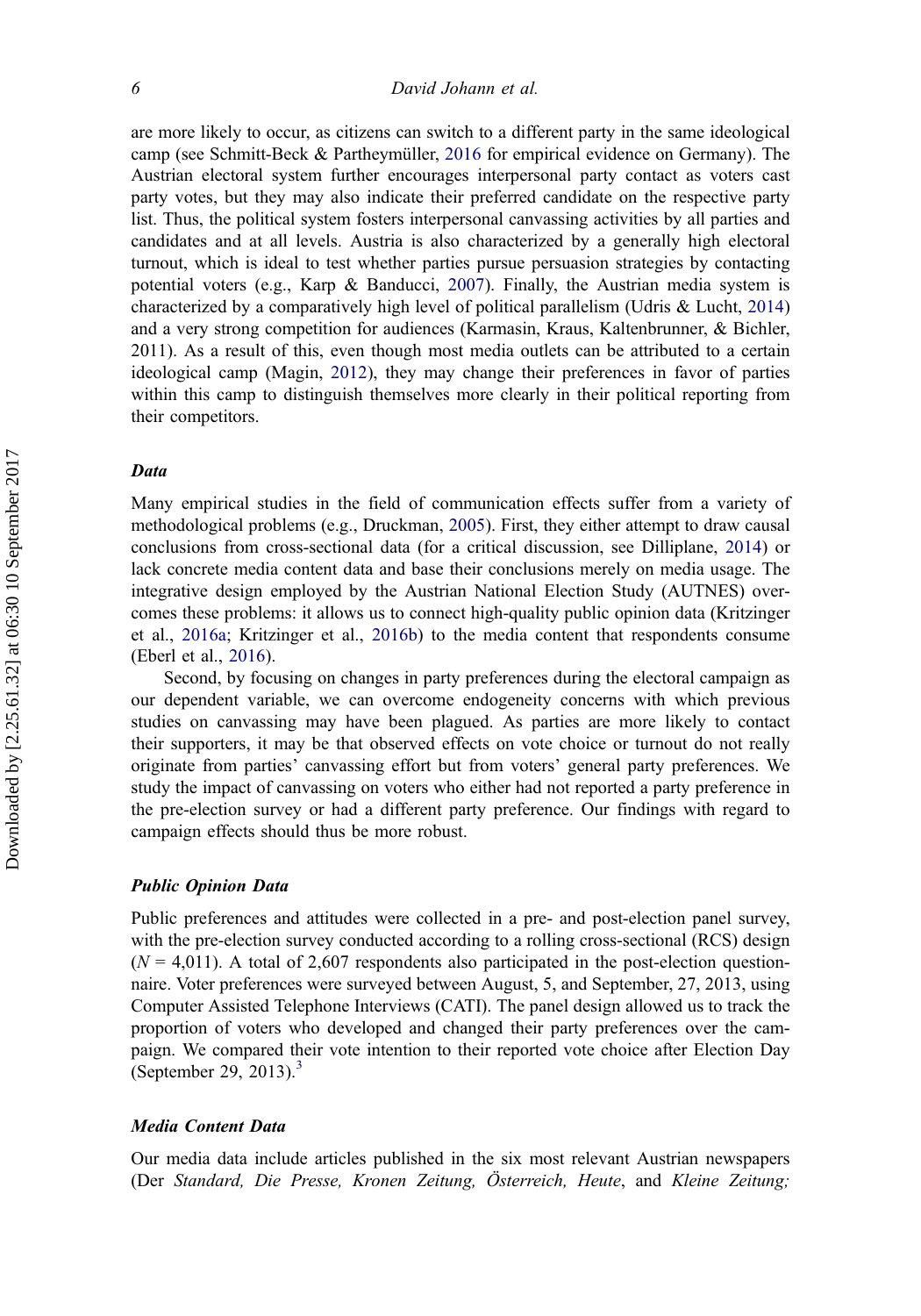$N = 4,265$ ) and TV newscast Zeit im Bild 1 ( $N = 273$ ) issued between August, 19, and September, 28, 2013. Der Standard, Die Presse, and Zeit im Bild 1 represent quality media outlets, and Kronen Zeitung, Österreich, Heute, and Kleine Zeitung are tabloids (Bakker & Seethaler,  $2009$ .<sup>[4](#page-18-0)</sup>

The media content was manually coded. A standardized content analysis was conducted on the basis of all media reports referring to an Austrian political candidate or party in the six weeks leading up to Election Day. For each media report, the evaluations of political actors or parties in the title as well as in the lead and the first paragraph (total  $N = 34,485$  $N = 34,485$ ) were coded by a team of six coders.<sup>5</sup> We obtained satisfactory results in our reliability test for both variables (evaluation object: Krippendorff's  $\alpha$  = .74; tone: Krippendorff's  $\alpha$  = .76, based on a random sample of 1,123 sentences).

# Changes in Voting Preferences

As our analyses focus on intra-campaign changes in voting preferences, we first identified all respondents who had not yet decided which party to support in the pre-election survey, but reported that they voted for a party on Election Day (= late deciders), and those who had indicated a vote intention in the pre-election survey which was different from their final vote choice in the post-election survey  $(=$  vote switchers). Next, we determined these voters' final party preferences by looking at the traditional vote choice question in the post-election survey. We considered the four biggest parties represented in parliament: The Social Democrats (SPÖ) and the People's Party (ÖVP), as well as two opposition parties, radical right Freedom Party (FPÖ) and the Greens. Due to low case numbers, we had to exclude smaller parties from the analyses.<sup>[6](#page-18-0)</sup>

#### Visibility and Tone of News Media Reporting

To measure media effects we looked both at the visibility and tone of news media reporting on political parties (see Lengauer & Johann, 2013). Visibility was measured by counting the evaluations for each party and media outlet per day and weighting them by the party with the most evaluations on that day (Relative Media Visibility; see [Table 1\)](#page-9-0). A 3-point scale was employed to capture the tone of the actors' evaluations  $(-1)$  = negative,  $0$  = neutral,  $+1$  = positive). The evaluations were averaged for each day and then weighted by the overall tone of the media outlet on that day across all parties (Relative Media Tone; see [Table 2\)](#page-10-0).

We calculated the Media Visibility Index (MVI) for each party and respondent by weighting the visibility of a party for an outlet by the individual's weekly media use of the particular outlet. These values were then combined for all six newspapers outlets and the main newscast. Lower values of the MVI indicate that the respondent was not or only infrequently exposed to coverage about a particular party; higher values of the MVI indicate that the respondent was frequently exposed to coverage about a particular party.

Similarly, we calculated the Media Tone Index (MTI) for each party and respondent by weighting the tone of each outlet for that party by the individual's weekly media use of the particular outlet and by combining these values for all six newspaper outlets and the main newscast. Lower values of the MTI indicate that respondents were predominantly exposed to a negative tone about a specific party in their consumed media outlets; higher values suggest that they were exposed to a more positive tone.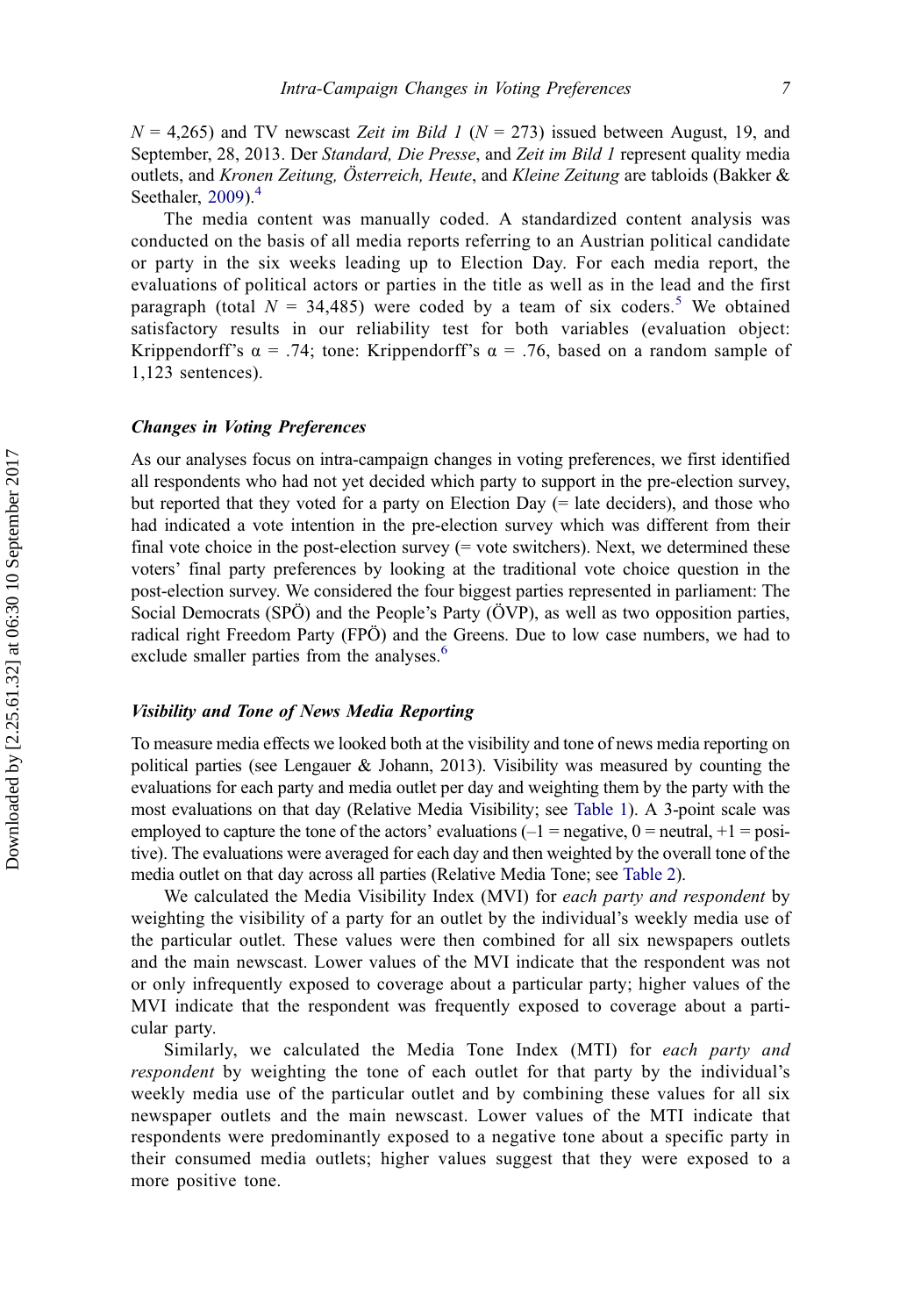<span id="page-9-0"></span>

|        |                                                                                                                                                                                                                                                                                                          |            |     |       | l'anno service della companiente della companiente della companiente della companiente della companiente della |                           |       |       |
|--------|----------------------------------------------------------------------------------------------------------------------------------------------------------------------------------------------------------------------------------------------------------------------------------------------------------|------------|-----|-------|----------------------------------------------------------------------------------------------------------------|---------------------------|-------|-------|
|        | De Der Standard                                                                                                                                                                                                                                                                                          | Die Presse |     |       | Zeit im Bild 1 Heute Kronen Zeitung Osterreich Kleine Zeitung                                                  |                           |       | Total |
| ŚРÖ    |                                                                                                                                                                                                                                                                                                          |            |     |       |                                                                                                                |                           |       |       |
| ÖVP    |                                                                                                                                                                                                                                                                                                          |            |     |       |                                                                                                                |                           |       |       |
| FPÖ    |                                                                                                                                                                                                                                                                                                          |            |     | S.    |                                                                                                                |                           |       | 37    |
| Greens |                                                                                                                                                                                                                                                                                                          |            |     |       |                                                                                                                | $\widetilde{\mathrm{SO}}$ |       | 35    |
|        | 2,096                                                                                                                                                                                                                                                                                                    | 2,488      | 273 | 1,665 | 3,337                                                                                                          | 5,219                     | 3,614 | 8.419 |
|        | Note. Relative Media Visibility (RMV): Count of evaluations of a party in a specific media outlet (for each day), weighted by the party with the highest number<br>f evaluations (for that day). RMV takes values between 0 and 1, with 1 denoting the party with the highest visibility in all outlets. |            |     |       |                                                                                                                |                           |       |       |

Average relative media visibility by media outlet and party Average relative media visibility by media outlet and party Table 1

Downloaded by [2.25.61.32] at 06:30 10 September 2017 Downloaded by [2.25.61.32] at 06:30 10 September 2017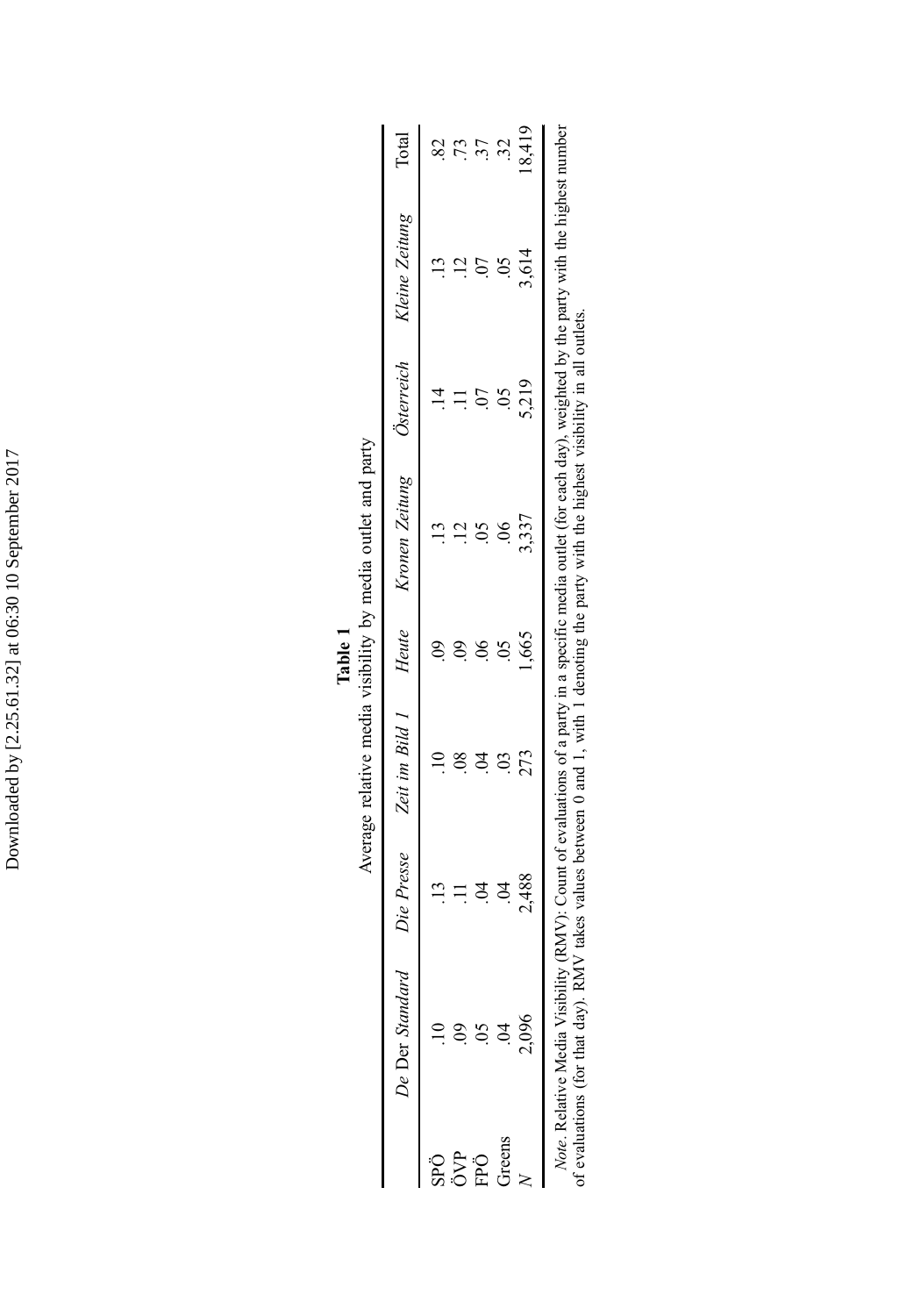<span id="page-10-0"></span>

|            | De Standaard                  | Die Presse | Zeit im Bild 1 | Heute | Kronen Zeitung                                                                                                             | Österreich | Kleine Zeitung | Total   |
|------------|-------------------------------|------------|----------------|-------|----------------------------------------------------------------------------------------------------------------------------|------------|----------------|---------|
| Öď         |                               | $-25$      | $-23$          | $-23$ | $-14$                                                                                                                      |            | $-13$          | $-17$   |
| ÖVP<br>FPÖ |                               |            | $-24$          | $-13$ | $-22$                                                                                                                      | $-16$      | $-13$          | $-20$   |
|            |                               | $-25$      | $-0.7$         | $-24$ | $-18$                                                                                                                      | $-10$      | $-12$          | $-15$   |
| dreens     |                               | $-10$      | $\odot$        |       | $-14$                                                                                                                      | $-0.2$     | $\odot$        | $-0.07$ |
|            | 2,096                         | 2,488      | 273            | 1,665 | 3,337                                                                                                                      | 5,219      | 3,614          | 18,419  |
|            | Vote Relative Media Tone (RMT |            |                |       | r Average evaluation of a narty in a specific media outlet (for each day) weighted by the overall tone of the media outlet |            |                |         |

Average relative media tone by media outlet and party Average relative media tone by media outlet and party Table 2

Note. Relative Media Tone (RMT): Average evaluation of a party in a specific media outlet (for each day), weighted by the overall tone of the media outlet. J.  $\epsilon$  constant  $\mathfrak{m}(f)$ The state of the state of the state of the state of the state of the state with only positive evaluations.<br>RMT takes values between  $-1$  and  $+1$ , with  $+1$  denoting the party with only positive evaluations. RMT takes values between –1 and +1, with +1 denoting the party with only positive evaluations.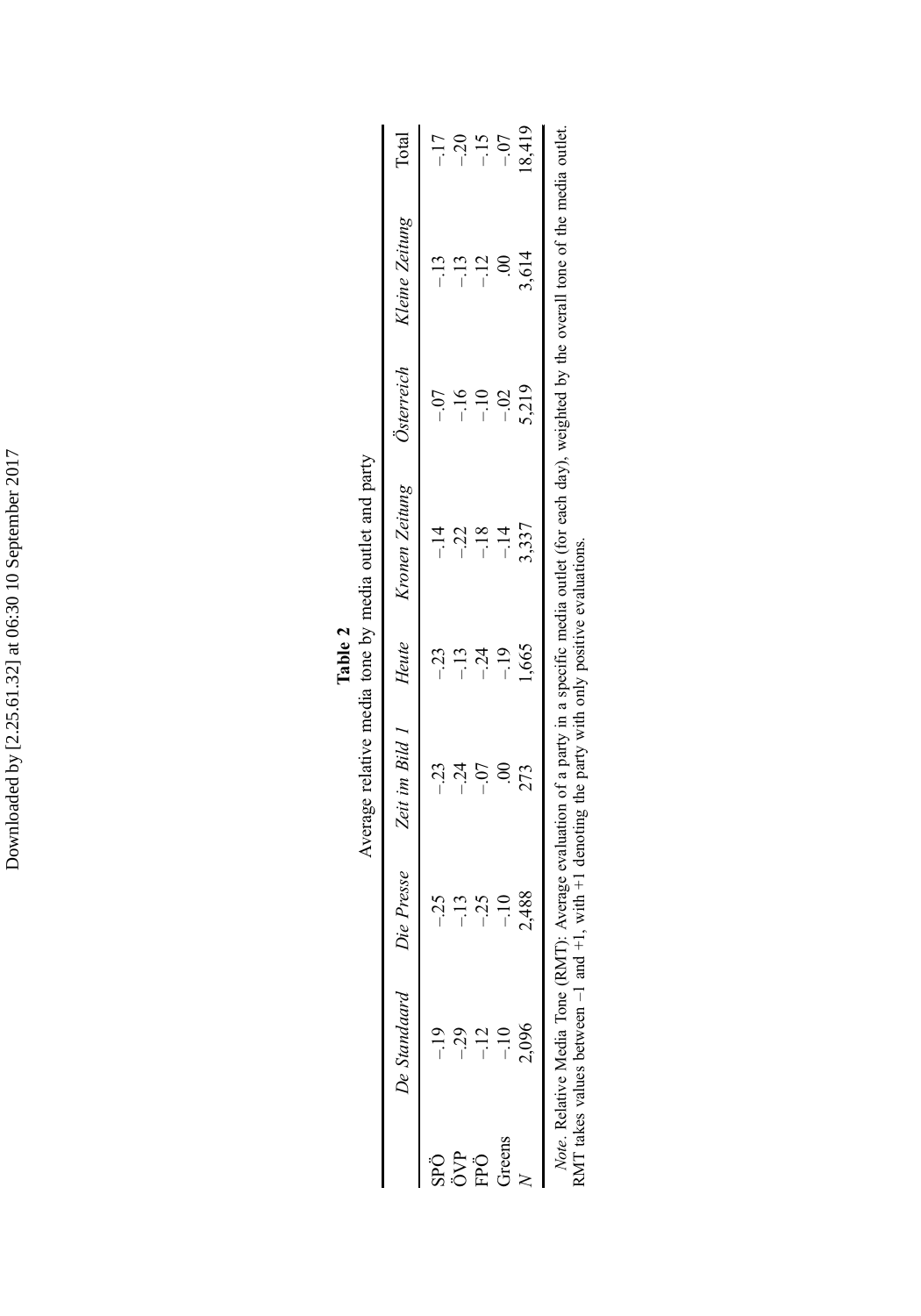### Impersonal and Interpersonal Party Canvassing

Party canvassing effects are indicated by survey questions capturing whether or not respondents were contacted by the respective parties as well as by what means they were contacted. In total, we derive two measures of party canvassing distinguishing interpersonal (e.g., canvassing at the doorstep or at a rally) from impersonal ways of party contact (e.g., by mail, e-mail, or text message). We achieve this by generating dummy variables for each party and type of contact. The variable interpersonal contact takes a value of 1 if a party canvassed respondents at a campaign stand or approached them at the doorstep in direct face-to-face interaction; it is coded as 0 otherwise. Similarly, impersonal contact is coded as 1 if a party contacted a respondent by mail, e-mail, or telephone (including text messages) and as 0 otherwise[.7](#page-18-0)

#### Party Ambivalence

We follow Schmitt-Beck and Partheymüller ([2012\)](#page-23-0) to operationalize party ambivalence employing 11-point feeling thermometers (i.e., like-dislike scales) of the respective parties. This allows us to account simultaneously for the dissimilarity and the intensity of attitudes in a multiparty setting and to quantify the balance between agreement and disagreement of all parties (Schmitt-Beck & Partheymüller, [2012](#page-23-0)).<sup>[8](#page-18-0)</sup> High values indicate that voters like more than one party  $(=$  high ambivalence), and low values indicate the absence of party ambivalence (= low ambivalence).

We also control for relevant attitudinal indicators: Respondents' political knowledge, their general attention paid toward the campaign, and votes' evaluation of the economy, as well as age, gender, education, religiousness, and union membership.<sup>9</sup> To account for the panel design, we also control for the number of days until Election Day. Finally, we include whether  $(=1)$  or not  $(=0)$  respondents reported a party preference in the pre-election wave capture differences between late deciders and voters whose voting preferences changed from pre- to post-election wave.<sup>[10](#page-18-0)</sup>

#### Analysis Strategy

As voters differ in the information channels they rely on and the extent to which they are exposed to political information, we need to operationalize their individual information environment. Each respondent needs to be represented multiple times in the analysis, once for each of the parties analyzed (e.g., Banducci et al., [2017;](#page-19-0) Barabas & Jerit, [2009;](#page-19-0) van der Eijk, Franklin, & Oppenhuis, [1996;](#page-23-0) van der Eijk, van der Brug, Kroh, & Franklin, [2006\)](#page-23-0). We achieve this by stacking the data in a way that respondents are represented for the respective parties, in our case four times. By doing so, we are able to assess for each individual how different levels of media and party communication about the respective parties influence the likelihood of changing their voting preferences. Such a within-subject design allows us to compare for the same individual how variations in news information about all parties influence changes in party preferences (Banducci et al., [2017](#page-19-0)). The dependent variable equals 1 if voters have changed their voting preferences in favor of a particular party and  $0$  for all the other parties.<sup>[11](#page-18-0)</sup>

Due to the within-subject design and the fact that we incorporate both alternativespecific and individual-specific variables, we estimate an alternative-specific conditional logit model (ASCLM; e.g., Alvarez & Nagler, [1994](#page-19-0); Karimi, Hotz, & Johansson, [2016;](#page-21-0) Lifschitz, Sauder, & Stevens, [2014](#page-22-0); McFadden, [1974](#page-22-0)). The ASCLM allows the media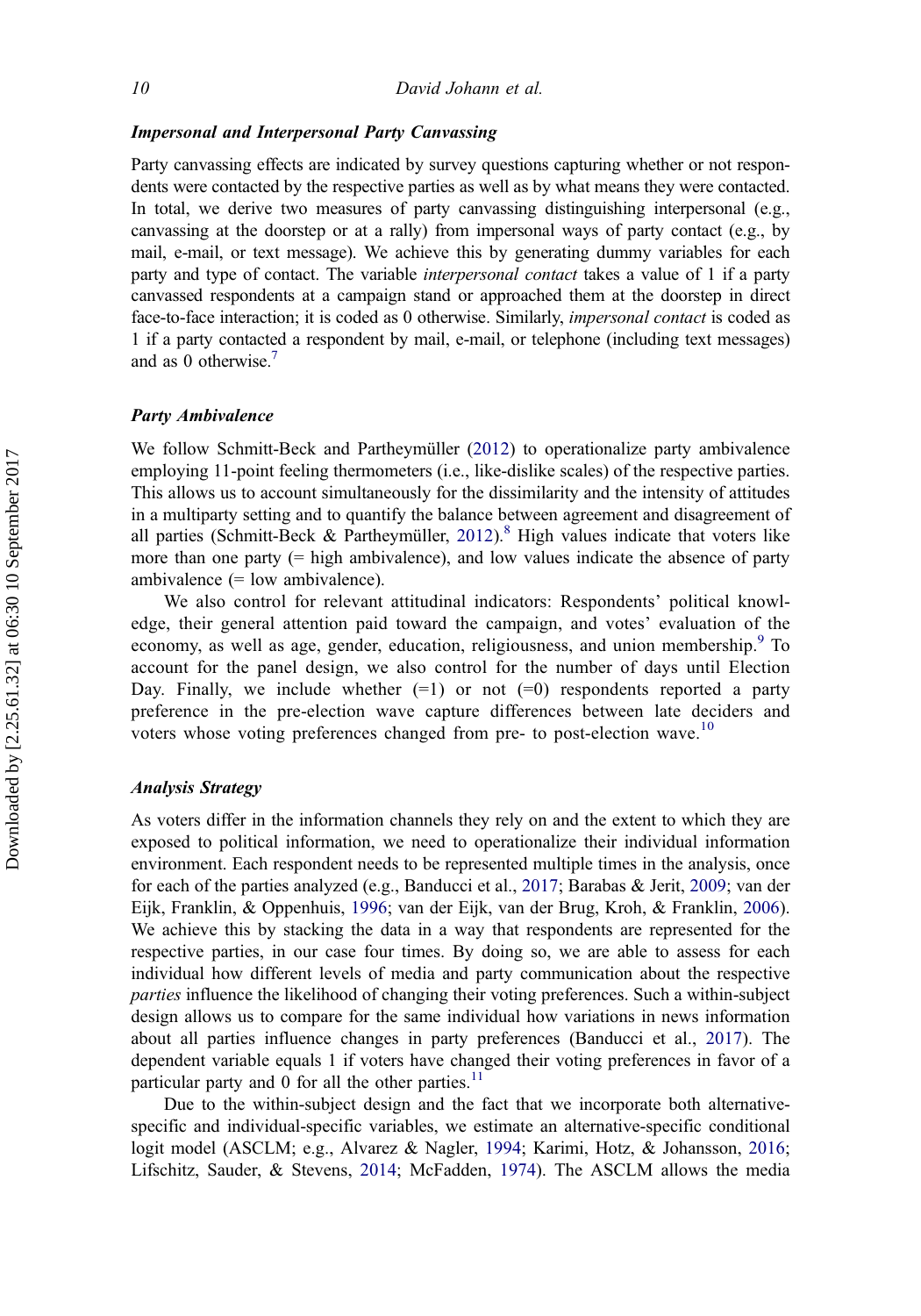indices and party contact variables (alternative-specific variables) to vary by party and enables us to estimate the impact of voters' individual political information environment. At the same time, the ASCLM allows us to control for variables that are constant within the respondents, such as the sociodemographic controls (individual-specific Maybe too much space? variables). When presenting our results, we only focus on the impact of the alternative-specific media and party communication variables.<sup>[12](#page-18-0)</sup>

In total, we run seven models. Model 1 is our baseline model, which only includes the individual-specific control variables. We include media visibility measures by quality versus tabloid outlet and impersonal and interpersonal party contact in Model 2. Model 3 provides a similar test for the tone of news media reporting by outlet and impersonal and interpersonal party contact. Next, we reestimate our second model, focusing on media visibility and party contact by voters with low levels of party ambivalence (Model 4) and respondents displaying high levels of ambivalence (Model 5). We conduct a similar analysis focusing on the tone of news media reporting and party contact by non-ambivalent (Model 6) and ambivalent voters (Model 7).

## Results

We begin by presenting the descriptive results. Overall, voters displayed volatile electoral behavior during the electoral campaign: A significant proportion of voters (approximately 31%) reported that they either developed or changed their party preferences during the electoral campaign. The SPÖ benefitted most from intra-campaign changes in voting preferences, attracting roughly 32% of voters, followed by the Greens (26%) and the ÖVP (23%). The FPÖ was least successful, with only 19% of voters changing their party preferences towards this party.

We also note differences in party canvassing. Table 3 summarizes the proportion of interpersonal and impersonal party contacts as reported by the respondents, suggesting that party contact in general is an important mean to reach voters. It also indicates that respondents have predominantly been contacted impersonally by phone, mail, or e-mail rather than interpersonally by a party member at the doorstep or at a rally.<sup>[13](#page-18-0)</sup> This makes sense, as parties tend to rely on mass campaigns nowadays. Most respondents have been contacted by the SPÖ (interpersonally: 8.4%, impersonally: 35.8%), followed by the ÖVP (interpersonally: 6.7%, impersonally: 28.6%), and the FPÖ (interpersonally: 5.0%,

|        | Interpersonal Contact | Impersonal Contact |
|--------|-----------------------|--------------------|
| SPÖ    | $8.4\%$               | 35.8%              |
| ÖVP    | $6.7\%$               | 28.6%              |
| FPÖ    | $5.0\%$               | 25.5%              |
| Greens | $3.5\%$               | 12.0%              |
| N      | 2,181                 | 2,116              |

Table 3 Interpersonal and impersonal party contact (weighted results)

Note. Interpersonal contact includes direct face-to-face contact with a candidate, party member, or other party personnel such as a visit at the doorstep or contact at rallies. Impersonal contact includes all indirect non-face-to-face contact with a candidate, party member, or other party personnel by telephone, e-mail or mail contact.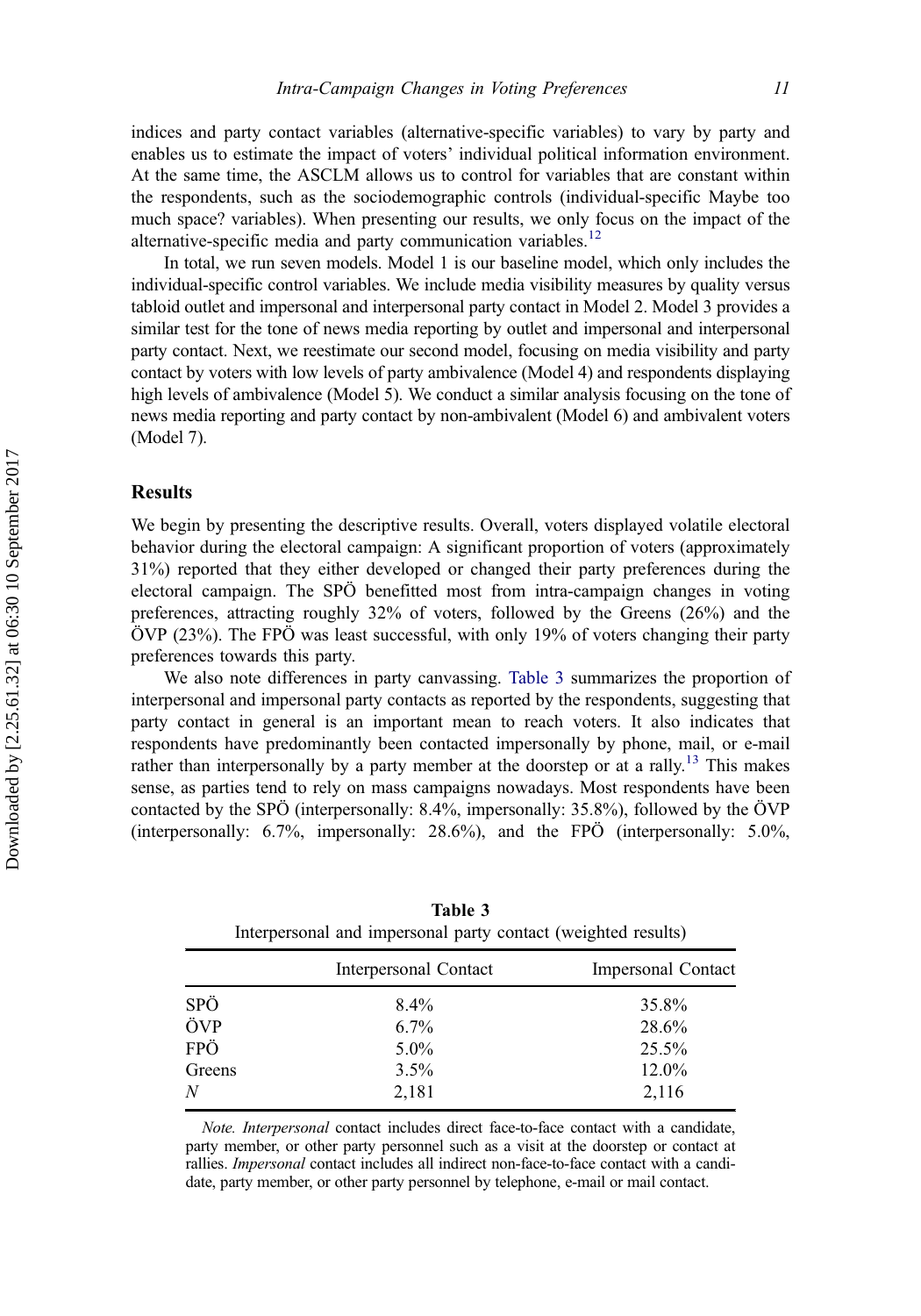impersonally: 25.5%). The smallest proportion of voters reports contact with the Greens (interpersonally: 3.5%, impersonally: 12.0%).

Although the visibility of parties in each media outlet differed from day to day, the different media outlets attributed similar attention to the four parties across the whole time period of the analysis: looking at the average Relative Media Visibility (RMV) in [Table 1,](#page-9-0) the news media most frequently attended to the SPÖ in all seven media outlets (RMV: .82), closely followed by the coalition partner ÖVP (RMV: .73).<sup>[14](#page-18-0)</sup> With the exception of the tabloid *Kronen Zeitung*, the FPÖ (RMV: .37) was more visible than the Greens (RMV: .32) in most outlets.

Looking at the average Relative Media Tone (RMT) as reported in [Table 2,](#page-10-0) the Greens (RMT:  $-.07$ ) is the party that was best evaluated by the news media, on average.<sup>[15](#page-18-0)</sup> By contrast, the ÖVP was most criticized (RMT: –.20), followed by the SPÖ (RMT: –.17) and the FPÖ (RMT:  $-15$ ). However, the media outlets largely differed tone of their party evaluations. Depending on the individuals' news diets, respondents could be exposed to quite different evaluations: For example, frequent readers of the tabloids *Kronen Zeitung* and Heute would be exposed to rather negative evaluations of the Greens (RMT Kronen Zeitung:  $-14$ ; RMT *Heute*:  $-19$ ). In comparison, viewers of the main public newscast Zeit im Bild 1 would observe by far the most Greens-friendly coverage (RMT: .00), but also quite negative evaluations of the FPÖ (RMT:  $-.07$ ). Readers of the leftist quality paper Der Standard would encounter the most negative evaluations of the ÖVP (RMT: -.29).

The main effects of the ASCLM are presented in Table  $4<sup>16</sup>$  $4<sup>16</sup>$  $4<sup>16</sup>$  Model 1 is the baseline model. Model 2 reveals that party visibility has no impact on changes in voting preferences in the quality or tabloid news media. Solely, the direction of the coefficient for the quality media points in a positive direction, indicating that more frequent attention to a particular party coincides with voters' changing their voting preferences in favor of this party, but it does not reach conventional levels of statistical significance. These results indicate that we may have to reject  $H1(a)$ . We find positive and statistically significant effects for party canvassing: Both interpersonal and impersonal campaign efforts seem to convert respondents to vote for the respective party. Furthermore, the effect of interpersonal contact appears to be much stronger than the impact of impersonal canvassing. H2 is supported by the results.

The tone of news media reporting by outlet is included in Model 3. While the impact of interpersonal and impersonal contact remains stable and statistically significant, we are unable to identify a statistically significant influence of the tone of news media reporting, neither for quality nor tabloid news media. Once again, the coefficients point in the expected direction. These results indicate that we may have to reject H1(b).

Assuming that the effect of media and party communication differs across voters with different levels of party ambivalence, Model 4 separates voters with low levels of party ambivalence. Interestingly, the results suggest that media visibility in quality media positively relates to the likelihood of lowly ambivalent voters changing their voting preferences in favor of the respective party supporting H1(c). We do not find a similar effect of visibility in the tabloid press. Furthermore, the impact of interpersonal contact remains stable: Lowly ambivalent respondents who had interpersonal contact with a party representative are more likely to change their voting preference in favor of this party during the campaign compared to their counterparts who had no interpersonal contact with a party representative. However, the influence of impersonal campaigns vanishes. We do not identify a statistically significant influence among voters displaying low levels of ambivalence, lending support for H3.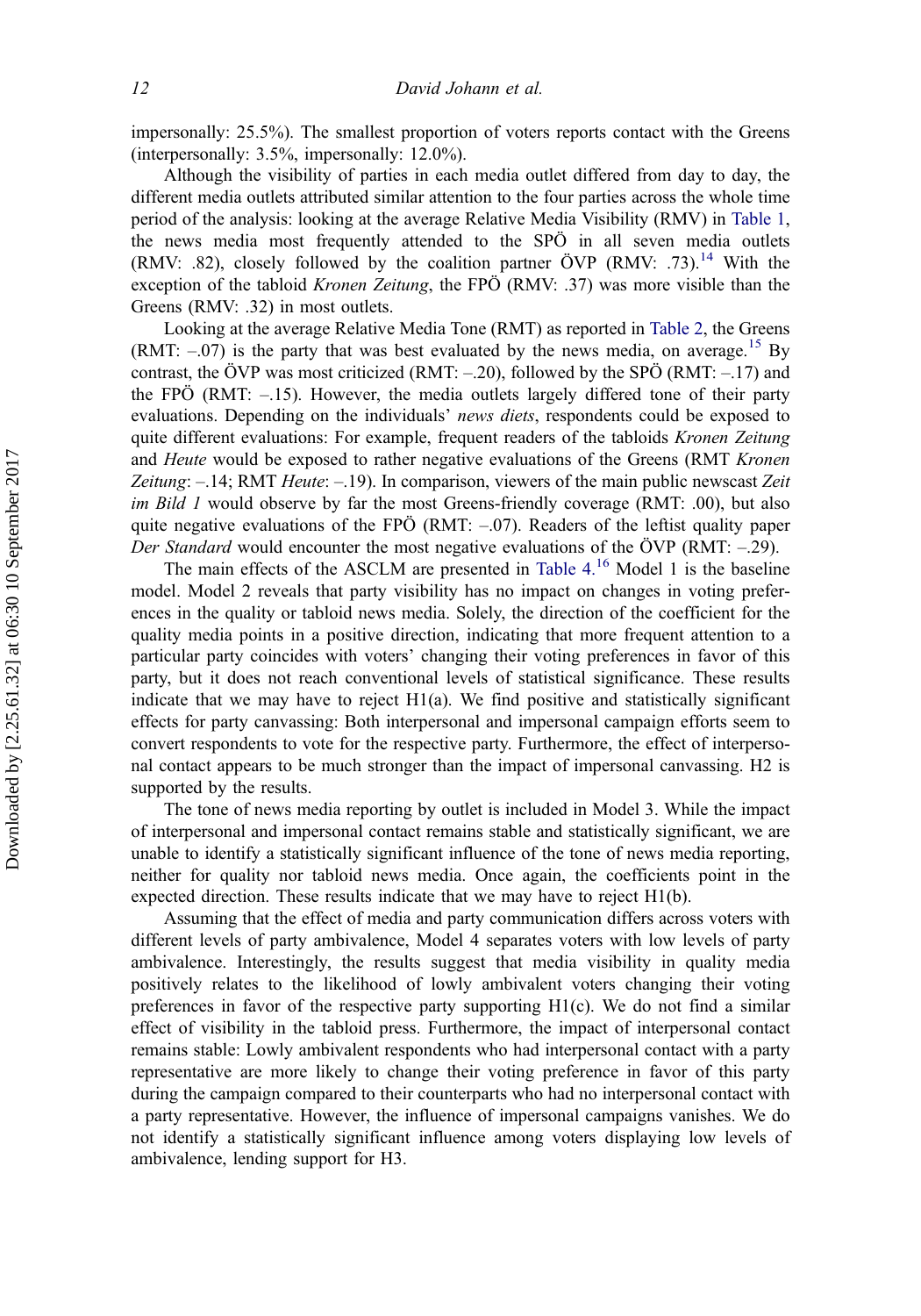<span id="page-14-0"></span>

| $2.72$ <sup>*</sup><br>$(1.38)$<br>$(0.36)$<br>$(0.36)$<br>$(0.74)$<br>$(0.87)$<br>$(0.87)$<br>$(0.87)$<br>146.29<br>83.59<br>High Ambivalence<br>$-0.07$<br>$(0.15)$<br>$0.12$<br>$(0.17)$<br>$2.54***$<br>$2.54***$<br>$0.55$<br>$0.88**$<br>$0.28$<br>1012<br>$-286.63$<br>90.48<br>647.26<br>Low Ambivalence<br>$\begin{array}{c} 0.44* \\ 0.18 \\ 0.01 \\ 0.24 \\ 0.74* \\ 0.62 \\ 0.62 \end{array}$<br>(0.38)<br>636<br>-143.19<br>88.33<br>$2.54***$<br>Model 3<br>$(0.46)$<br>$0.62**$<br>$0.620$<br>$0.19$<br>$0.17$<br>$0.45$<br>$0.48$<br>$1648$<br>467.90<br>130.74<br>$0.21$<br>$(0.11)$<br>$0.00$<br>$(0.12)$<br>$2.52$ <sup>**</sup><br>$0.62$ <sup>**</sup><br>$0.62$ <sup>**</sup><br>Model 2<br>1648<br>$-465.74$<br>130.22<br>72.98<br>$-505.04$<br>1648<br>Model<br>Visibility: Quality Media<br>Visibility: Tabloid Media<br>Inter-personal Contact<br>Tone: Tabloid Media<br>Tone: Quality Media<br>Im-personal Contact<br>Main Effects<br>น<br>นี่นี้ |            |         |        |        | Alternative-specific conditional logit model predicting intra-campaign vote switching |         |                 |                                                                                           |
|------------------------------------------------------------------------------------------------------------------------------------------------------------------------------------------------------------------------------------------------------------------------------------------------------------------------------------------------------------------------------------------------------------------------------------------------------------------------------------------------------------------------------------------------------------------------------------------------------------------------------------------------------------------------------------------------------------------------------------------------------------------------------------------------------------------------------------------------------------------------------------------------------------------------------------------------------------------------------|------------|---------|--------|--------|---------------------------------------------------------------------------------------|---------|-----------------|-------------------------------------------------------------------------------------------|
|                                                                                                                                                                                                                                                                                                                                                                                                                                                                                                                                                                                                                                                                                                                                                                                                                                                                                                                                                                              |            |         |        |        | Model 4                                                                               | Model 5 | Model 6         | Model 7                                                                                   |
|                                                                                                                                                                                                                                                                                                                                                                                                                                                                                                                                                                                                                                                                                                                                                                                                                                                                                                                                                                              |            |         |        |        |                                                                                       |         | Low Ambivalence | High Ambivalence                                                                          |
|                                                                                                                                                                                                                                                                                                                                                                                                                                                                                                                                                                                                                                                                                                                                                                                                                                                                                                                                                                              |            |         |        |        |                                                                                       |         |                 |                                                                                           |
|                                                                                                                                                                                                                                                                                                                                                                                                                                                                                                                                                                                                                                                                                                                                                                                                                                                                                                                                                                              |            |         |        |        |                                                                                       |         |                 |                                                                                           |
|                                                                                                                                                                                                                                                                                                                                                                                                                                                                                                                                                                                                                                                                                                                                                                                                                                                                                                                                                                              |            |         |        |        |                                                                                       |         |                 |                                                                                           |
|                                                                                                                                                                                                                                                                                                                                                                                                                                                                                                                                                                                                                                                                                                                                                                                                                                                                                                                                                                              |            |         |        |        |                                                                                       |         |                 |                                                                                           |
|                                                                                                                                                                                                                                                                                                                                                                                                                                                                                                                                                                                                                                                                                                                                                                                                                                                                                                                                                                              |            |         |        |        |                                                                                       |         |                 |                                                                                           |
|                                                                                                                                                                                                                                                                                                                                                                                                                                                                                                                                                                                                                                                                                                                                                                                                                                                                                                                                                                              |            |         |        |        |                                                                                       |         |                 | $2.50***$                                                                                 |
|                                                                                                                                                                                                                                                                                                                                                                                                                                                                                                                                                                                                                                                                                                                                                                                                                                                                                                                                                                              |            |         |        |        |                                                                                       |         |                 |                                                                                           |
|                                                                                                                                                                                                                                                                                                                                                                                                                                                                                                                                                                                                                                                                                                                                                                                                                                                                                                                                                                              |            |         |        |        |                                                                                       |         |                 |                                                                                           |
|                                                                                                                                                                                                                                                                                                                                                                                                                                                                                                                                                                                                                                                                                                                                                                                                                                                                                                                                                                              |            |         |        |        |                                                                                       |         |                 |                                                                                           |
|                                                                                                                                                                                                                                                                                                                                                                                                                                                                                                                                                                                                                                                                                                                                                                                                                                                                                                                                                                              |            |         |        |        |                                                                                       |         |                 |                                                                                           |
|                                                                                                                                                                                                                                                                                                                                                                                                                                                                                                                                                                                                                                                                                                                                                                                                                                                                                                                                                                              |            |         |        |        |                                                                                       |         |                 |                                                                                           |
|                                                                                                                                                                                                                                                                                                                                                                                                                                                                                                                                                                                                                                                                                                                                                                                                                                                                                                                                                                              |            |         |        |        |                                                                                       |         |                 |                                                                                           |
|                                                                                                                                                                                                                                                                                                                                                                                                                                                                                                                                                                                                                                                                                                                                                                                                                                                                                                                                                                              |            |         |        |        |                                                                                       |         |                 | $(0.55)$<br>$0.87**$<br>$(0.29)$<br>$1.11*$<br>$(0.52)$<br>$0.16$<br>$(0.55)$<br>$(0.55)$ |
|                                                                                                                                                                                                                                                                                                                                                                                                                                                                                                                                                                                                                                                                                                                                                                                                                                                                                                                                                                              |            |         |        |        |                                                                                       |         |                 |                                                                                           |
|                                                                                                                                                                                                                                                                                                                                                                                                                                                                                                                                                                                                                                                                                                                                                                                                                                                                                                                                                                              |            |         |        |        |                                                                                       |         |                 | $-284.31$                                                                                 |
|                                                                                                                                                                                                                                                                                                                                                                                                                                                                                                                                                                                                                                                                                                                                                                                                                                                                                                                                                                              |            |         |        |        |                                                                                       |         |                 | 96.59                                                                                     |
|                                                                                                                                                                                                                                                                                                                                                                                                                                                                                                                                                                                                                                                                                                                                                                                                                                                                                                                                                                              | <b>AIC</b> | 1082.08 | 011.49 | 015.79 | 360.38                                                                                |         | 366.59          | 642.62                                                                                    |

Table 4

Downloaded by [2.25.61.32] at 06:30 10 September 2017 Downloaded by [2.25.61.32] at 06:30 10 September 2017

Notes. Weights applied. Standard errors in parentheses. *Notes*. Weights applied. Standard errors in parentheses.<br>\*  $p \le .05$ . \*\*  $p \le .01$ . \*\*\*  $p \le .001$ . \*  $p < .05$ . \*\*  $p < .01$ . \*\*\*  $p < .001$ .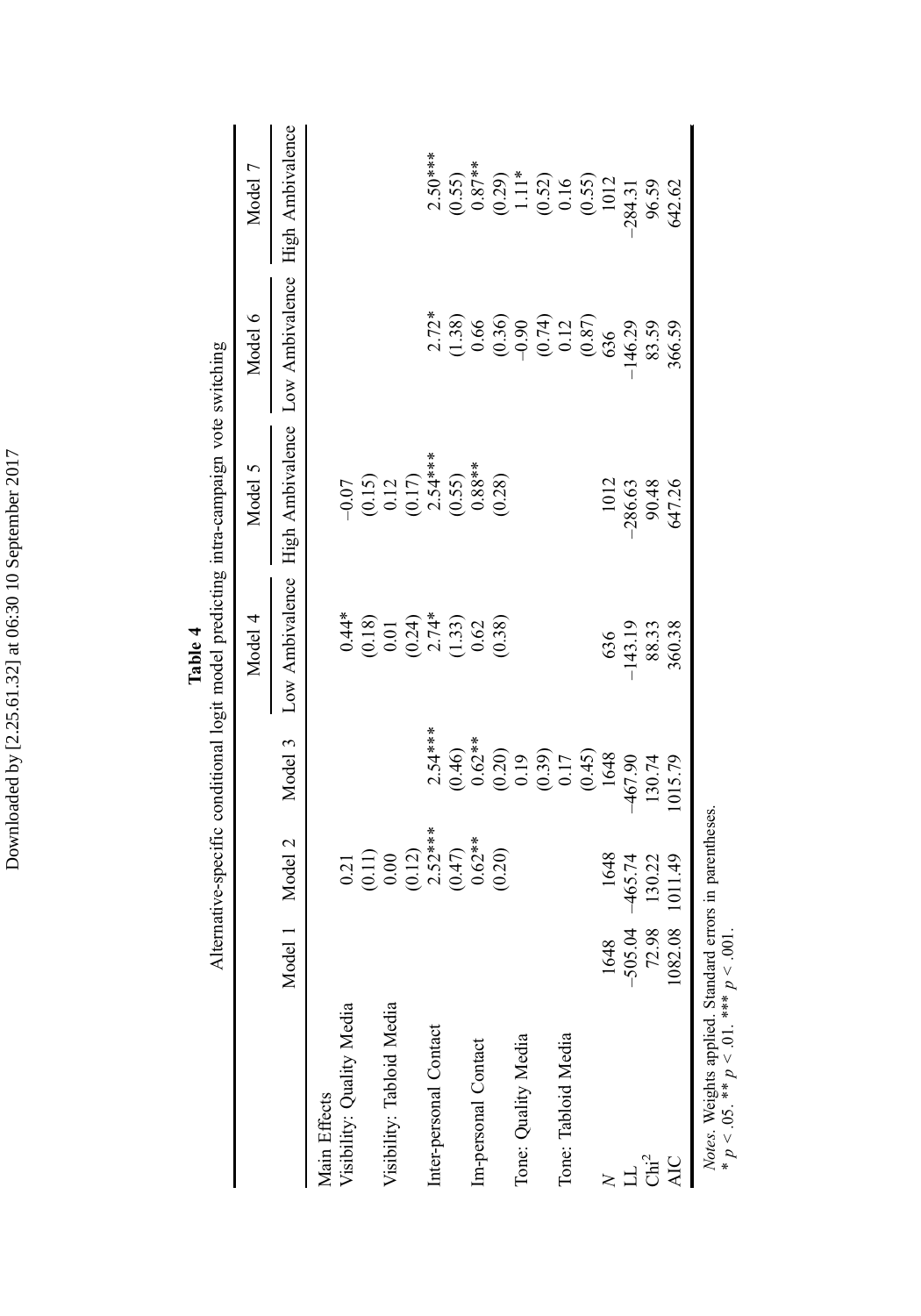Looking at highly ambivalent voters in Model 5, the results indicate that media visibility has no longer an impact on changes in voting preferences, whereas interpersonal and impersonal party canvassing seems to drive changes in voting preferences of ambivalent voters. Once again, the impact of interpersonal contact is stronger than that of impersonal canvassing.

We distinguish the impact of the tone of news media reporting and party contact among voters with low levels of ambivalence and respondents displaying high levels of party ambivalence in Models 6 and 7. Turning to voters with low party ambivalence first, we find no influence of the tone of news media reporting for quality or tabloid outlets. However, interpersonal contact appears to have a rather strong impact on changes in voting preferences in favor of the respective party. While the coefficient for impersonal party contact points in a positive direction, it does not reach conventional levels of statistical significance. Among voters with high levels of party ambivalence, a positive tone of news media reporting in quality media seems to convert respondents to vote for the respective party. We find a positive and statistically significant coefficient supporting H3 for the quality media. We are unable to isolate a similar effect for the tonality in the tabloid press. In addition, interpersonal and personal party contacts appear to be effective campaign tools to persuade highly ambivalent voters. Both coefficients are positive and statistically significant. The influence of interpersonal means yet seems to be stronger than that of impersonal canvassing.

In sum, the results lend empirical support to our hypotheses, but reveal more diverse patterns than initially thought (see Table 5). We find some support that the visibility of a party in the news media matters for short-term changes in party preferences (H1[a]), even though this applies only to the influence of visibility in quality news outlets among voters with low levels of party ambivalence  $(H1[c]$  and H3). Furthermore, the results seem to support our media tone hypothesis (H1[b]). Accordingly, the tone of news media reporting only matters for highly ambivalent voters relying on quality news media (H1[b], H1[c], and H3). Most strikingly, our analysis provides empirical evidence for our assumptions

|                              | Evaluation of hypotheses against core results                                                                                                       |
|------------------------------|-----------------------------------------------------------------------------------------------------------------------------------------------------|
| <b>Hypothesis</b>            | Core Result                                                                                                                                         |
| H1[a]: Media                 | Applicable to quality news media reporting among lowly ambivalent                                                                                   |
| Visibility                   | voters                                                                                                                                              |
| H1[b]: Media                 | Applicable to quality news media reporting among highly ambivalent                                                                                  |
| Tone                         | voters                                                                                                                                              |
| H <sub>1</sub> [c]: Quality  | Applicable to the visibility of news media reporting in quality outlets                                                                             |
| Media                        | among lowly ambivalent voters;                                                                                                                      |
|                              | also applicable to the tone of news media reporting in quality outlets<br>among highly ambivalent voters                                            |
| H2: Party                    | Applicable to both impersonal and interpersonal party contact, but                                                                                  |
| Canvassing                   | stronger impact for interpersonal canvassing                                                                                                        |
| H <sub>3</sub> : Ambivalence | Applicable to the tone of news media reporting in quality outlets;<br>also applicable to impersonal party contact among highly ambivalent<br>voters |

Table 5 Evaluation of hypotheses against core results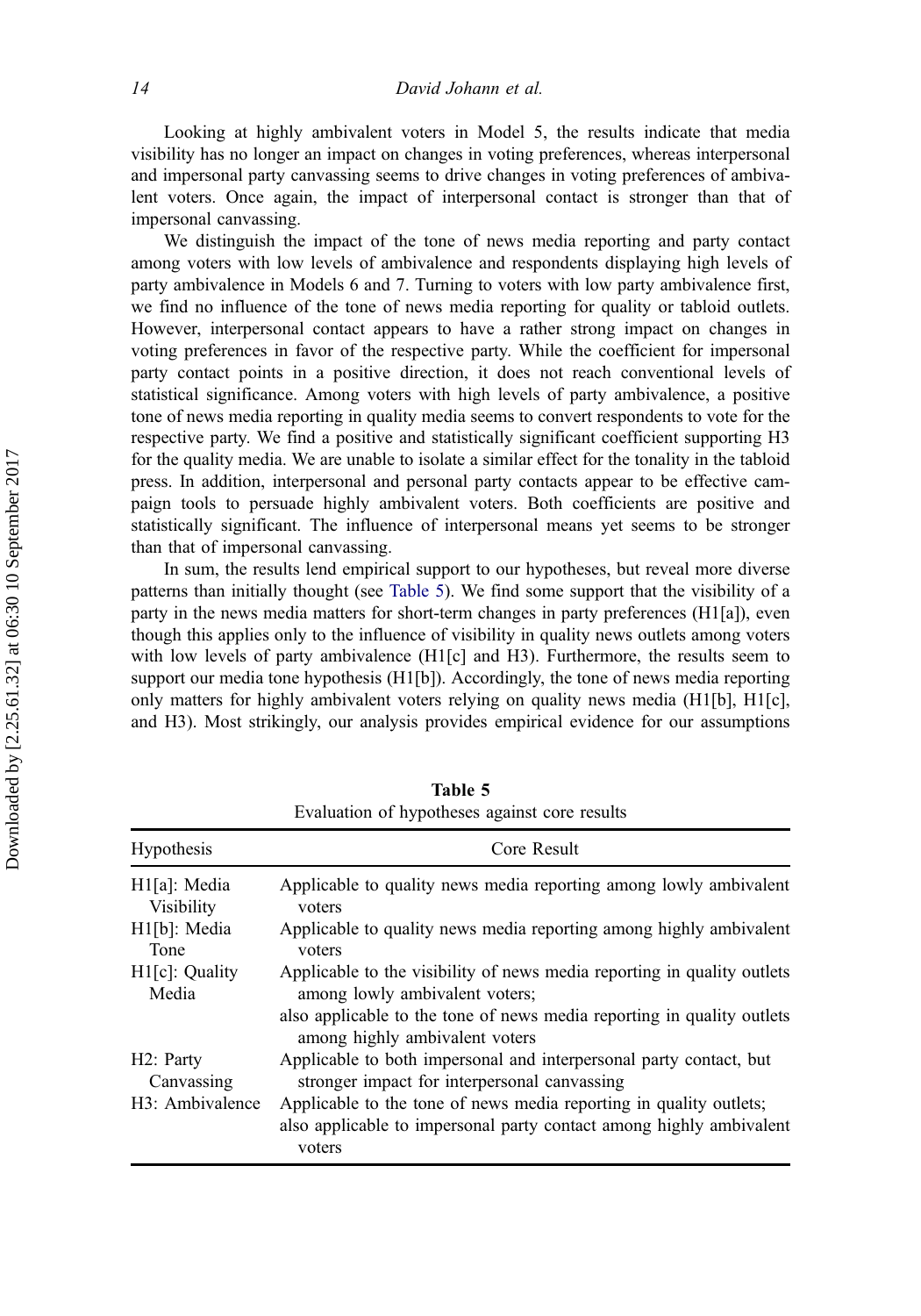about party canvassing. We find robust results for the influence of interpersonal contact in all models, suggesting that respondents who have been personally contacted by a party are more likely to change their voting preferences in favor of this party. The coefficients are similar in strength and significance. Moreover, we also identify that interpersonal contact seems to be a stronger predictor than impersonal contact (H2). Impersonal party contact seems to be effective among highly ambivalent but not among lowly ambivalent voters (H3).

## Discussion and conclusion

This article investigated the impact of media and party communication on intra-campaign changes in voting preferences following an integrative data approach by linking public opinion data to the media content. We were interested as to whether and to what extent voters' party preferences are volatile and how they are affected by citizens' individual information environments in electoral campaigns.

Our results revealed important findings. The core message we take from the empirical analysis is that party campaigns matter. Especially citizens who were personally approached by a political party appear to be more likely to change their voting preferences in favor of this party. While impersonal contact through mass campaigns also seems relevant, it appears to be more effective among voters who are rather ambivalent about their party preferences. Our findings confirm claims about the effectiveness of party campaigning made by previous research (e.g., Fisher et al., [2015](#page-20-0); Górecki & Marsh, [2012;](#page-20-0) Green & Gerber, [2015\)](#page-21-0), suggesting that personal campaign efforts pay off. It almost seems as if interpersonal party contact "shuts down" people's defense mechanisms with regard to information selection and processing, and thus makes them more susceptible to persuasion efforts (Arcuri et al., [2008\)](#page-19-0).

These results have important implications for future research as well as party campaign strategies: In times of cost-efficient mass campaigns, impersonal canvassing appears to be *sufficient* in terms of persuading ambivalent voters, but less effective to reach voters with fairly clear party attachments. By contrast, interpersonal campaigns appear to be more effective as they reach all kinds of voters by allowing them to develop a personal rapport with the candidates or their parties. This emphasizes the need for parties to carefully define their campaign aims and to precisely consider their campaign strategies (who to reach and by what means?), if they want to more successfully canvas voters in times of increasing short-term electoral volatility.

Media reporting seems to matter as well. However, media effects appear to be less uniform and to depend on the individual's usage of news outlets (quality versus tabloid media) and level of party ambivalence. While media visibility in quality outlets seems to affect voters who are already fairly settled regarding their party preferences, the tone of news media reporting in quality media appears to have the ability to convert ambivalent voters. Furthermore, it appears that the tabloid media have no impact, even though they are frequently ascribed increased power to change public opinion. We were unable to identify an effect of the visibility or tone of party evaluations in the tabloid media on changes in voting preferences whatsoever, which previous studies also suggest (e.g., Banducci et al., [2017\)](#page-19-0). Although our research design did not allow us to explicitly test for different levels of cognitive processing, our findings are in line with dual processing theories, such as the elaboration likelihood model (Petty & Cacioppo, [1986\)](#page-22-0). The results of our large- $N$ population study thus further support dual processing theory initially developed on the basis of experimental research: We were able to show that highly ambivalent voters are more likely to be more motivated to process information in (quality) media outlets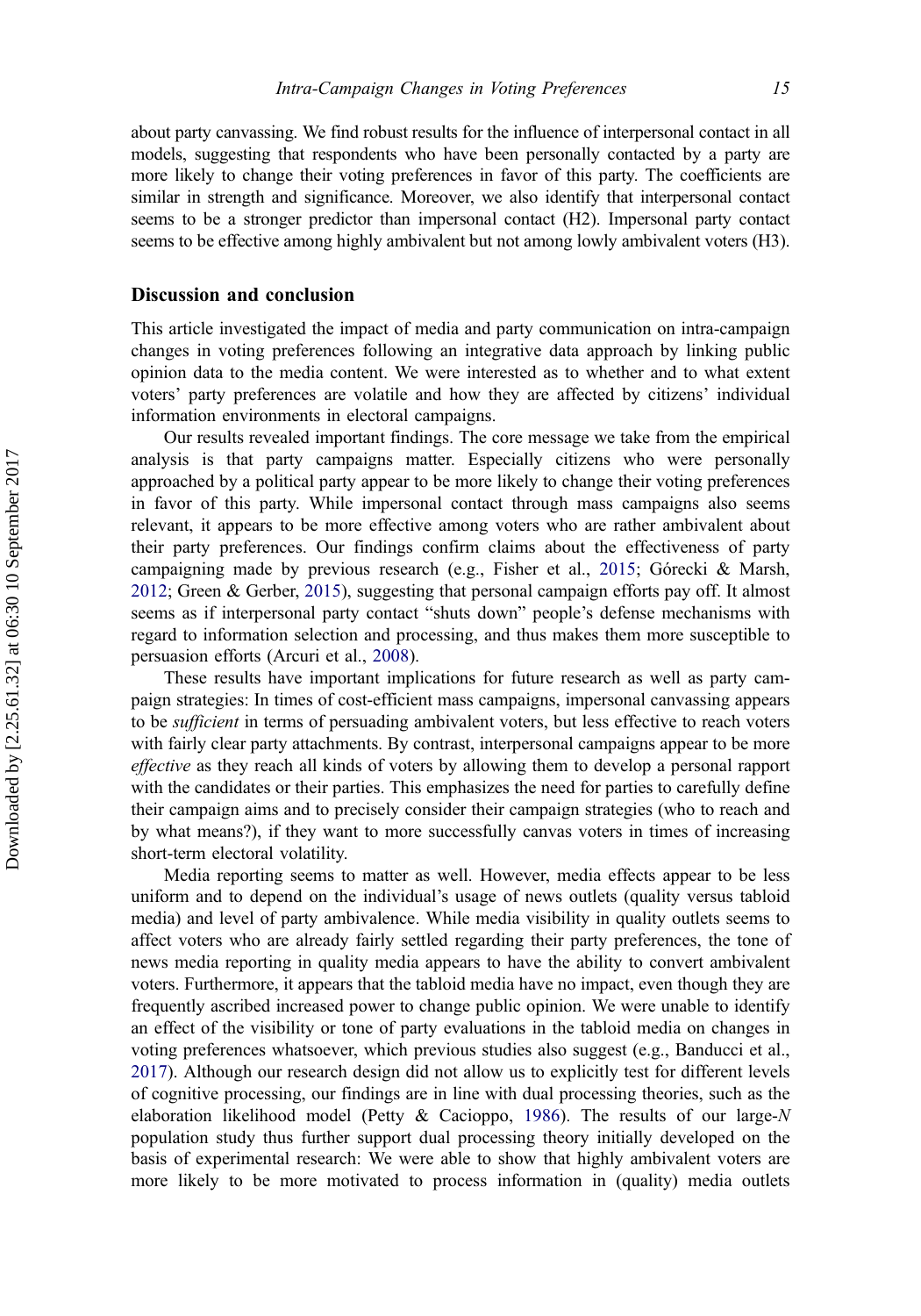<span id="page-17-0"></span>thoroughly and are thus more susceptible to the tone of party evaluations when changing their party preferences (= systematic or central processing). By contrast, lowly ambivalent voters are less likely to be motivated to process the information in the news, but rather rely on peripheral cues, such as the simple frequency of evaluations in their decision process (= peripheral or heuristic processing).

Our research has important theoretical, but also methodological, implications for the field of political communication. Regarding theory, our research confirms initial assumptions and weaker tests of party communication effects, suggesting that different channels of party communication are perceived differently by different voters. Inherently, they also have a diverse impact on their electoral behavior. The results also provide further evidence on the applicability of long-standing processing theories in media communication effects confirmed by a methodologically neat design using a representative population sample. Finally, the study design contributes a better suitable model for a not-so-new data structure. While studies linking media content to survey data have been conducted before, the alternative-specific conditional logit model is superior to analyze the resulting and more complex stacked data structure when studying campaign effects. To our knowledge, this model has not been applied when studying political communication effects.

We yet see leeway for future research. To fully understand the impact of electoral campaigns on voters, it may be useful to incorporate additional information on party communication. For instance, it is important to understand the context in which campaigning takes place as well as particular campaign strategies by the political parties, their budgets, and legal regulations (see Fisher et al., [2015;](#page-20-0) Green & Gerber, [2015](#page-21-0)). Furthermore, it would also be interesting to include important issues that were relevant in the respective campaign and which may have the ability to persuade voters, too.

Overall, we conclude that with an increasing number of volatile voters and late deciders, political communication efforts during electoral campaigns become more important. We provided convincing evidence that the information environment is able to shift electoral choices.

## Acknowledgments

We thank the anonymous reviewers for their close reading and all suggestions to improve our work. All authors have equally contributed to this publication; authorship is in alphabetical order.

# Funding

This work is supported by the Austrian National Election Study (AUTNES), a National Research Network (NFN) sponsored by the Austrian Science Fund (FWF) [S10902-G11].

### **Notes**

1. One explanation for volatile voters is electoral accountability. In many parliamentary democracies, elections are the only mechanism that allow voters to directly hold parties accountable: If they are satisfied with their performance in the electoral term, they reward a party with reelection; if they are dissatisfied, they are likely to punish a party by casting a ballot for a different party (e.g., Przeworski, Stokes, & Manin, [1999;](#page-22-0) Rehfeld, [2009;](#page-22-0) Strøm, [1997\)](#page-23-0). While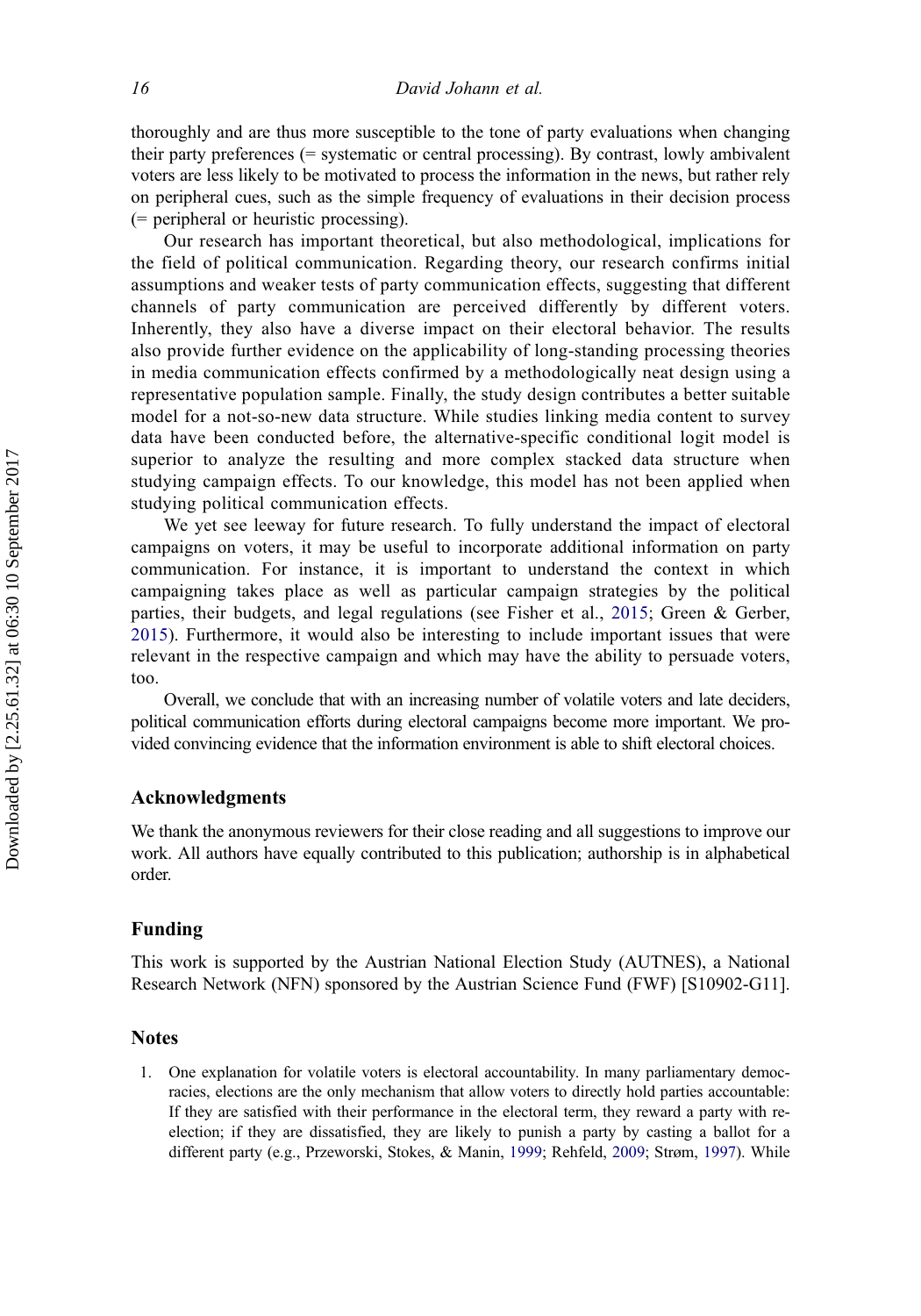<span id="page-18-0"></span>these are important insights in the research on electoral behavior, in this article we are mainly focusing on the communication effects on electoral volatility.

- 2. In this article we are exclusively interested in establishing how the different ways of consuming information about and of political actors influence changes in voting preferences. We are not able to analyze the impact of the policy content, as this information is not available for parties' personalized canvassing efforts.
- 3. Note that the number of cases differs depending on the kind of analysis conducted. We indicate the correct  $N$  in the respective tables.
- 4. *Österreich* and *Heute* are widely read free papers, whereas Zeit im Bild 1 by the public broadcaster ORF is the only relevant TV newscast in Austria.
- 5. For the complete codebook, see Eberl and colleagues (2016).
- 6. These are the Bündnis Zukunft Österreich (BZÖ), Team Stronach (TS), and Das Neue Österreich und Liberales Forum (NEOS).
- 7. Please note that televised advertisements by the political parties are prohibited in Austria. Some parties circumvent this issue by advertising on German television programs broadcasted in Austria. Yet, the reach of these advertisements is limited. For these reasons, televised advertisements are not included in our models.
- 8. Party ambivalence is then defined as: mean(P1,…P6)-2\*SD(P1,…P6), where P1 to P6 are the like-dislike scores for the six parties. We included all six parties in this measure to capture the overall party ambivalence amongst voters.
- 9. See online supplementary material for exact coding of the control variables.
- 10. We have rerun our analysis for the pre- and post-election wave separately, obtaining similar results. Note that the case numbers for the ambivalence analyses have been too low to obtain meaningful results.
- 11. To describe the dependent variable structure in greater detail, we point out that for those voters who have not changed their preferences during the electoral campaign a 0 will be assigned for all four parties.
- 12. The full results of the individual-specific variables are reported in the [Table A1](#page-24-0) in Appendix. As the base alternative in our specification is a preference change in favor of the SPÖ, the coefficients of the individual-specific control variables indicate changes in the probability of voting for the ÖVP, the FPÖ or the Greens, respectively, instead of changing their voting preferences to the SPÖ. In other words, the interpretation of the coefficients of the individual-specific control variables is similar to the interpretation of coefficients in multinomial logit models. For the interpretation of the alternative-specific variables the base alternative is not relevant.
- 13. Note that telemarketing calls are the exception in Austrian election campaigns and are rarely used to canvass voters.
- 14. The Relative Media Visibility (RMV) counts the number of evaluations of a party in a specific media outlet for each day, weighted by the party with the highest number of evaluations for that day. RMV ranges from 0 to 1, where 1 denotes the party with the highest visibility in all outlets. For the analytical models, the RMV is weighted by the individual voters' media usage to form the Media Visibility Index (MVI).
- 15. The Relative Media Tone (RMT) is the average evaluation of a party in a specific media outlet for each day, weighted by the overall tone of the media outlet. The RMT ranges from  $-1$  to  $+1$ , where  $+1$  indicates the party with only positive evaluations. For the analytical models, the RMT is weighted by the individual voters' media usage to form the Media Tone Index (MTI).
- 16. Full results including also the individual-specific variables are provided in [Table A1](#page-24-0) in the Appendix.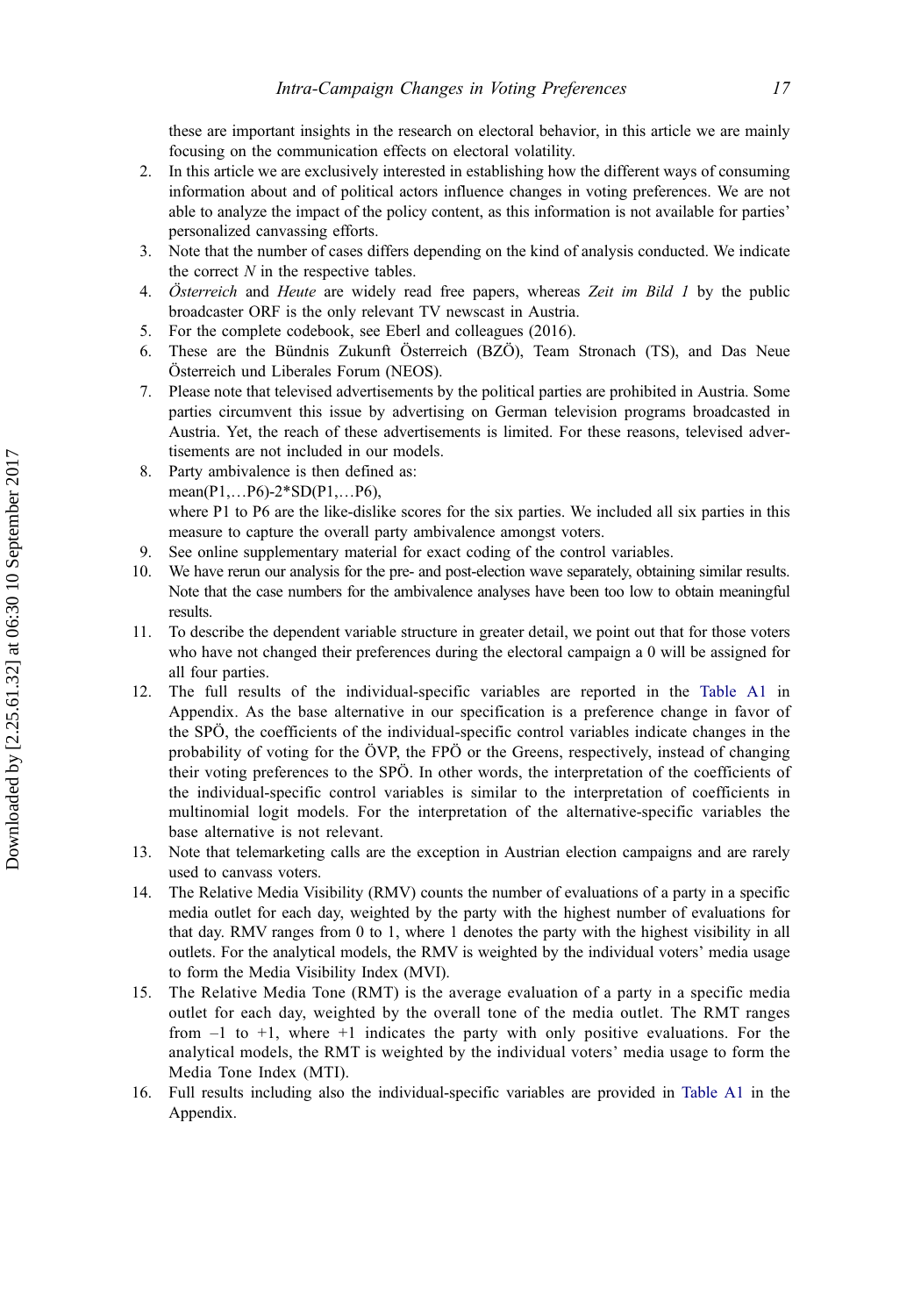# <span id="page-19-0"></span>ORCID

Sylvia Kritzinger http://orcid.org/0000-0003-2765-8200

#### References

- Aalberg, T., van Aelst, P., & Curran, J. (2010). Media systems and the political information environment: A cross-national comparison. *International Journal of Press/Politics*, 15(3), 225–271. doi:[10.1177/1940161210367422](https://doi.org/10.1177/1940161210367422)
- Alvarez, R. M., & Nagler, J. (1994). Correlated disturbances in discrete choice models: A comparison of multinomial probit models and logit models (Social science working paper 914 from California Institute of Technology, Division of the Humanities and Social Sciences.).
- Arceneaux, K. (2009). I'm asking for your support: The effects of personally delivered campaign messages on voting decisions and opinion formation. Quarterly Journal of Political Science, 2 (x), 43–65. doi:[10.561/100.00006003](https://doi.org/10.561/100.00006003)
- Arcuri, L., Castelli, L., Galdi, S., Zogmaister, C., & Amadori, A. (2008). Predicting the vote: Implicit attitudes as predictors of the future behavior of decided and undecided voters. Political Psychology, 29(3), 369–387. doi:[10.1111/j.1467-9221.2008.00635.x](https://doi.org/10.1111/j.1467-9221.2008.00635.x)
- Bakker, P., & Seethaler, J. (2009). Supporting concentration or promoting diversity? The impact of free dailies on the Austrian newspaper market. In B. Stark & M. Magin (Eds.), Die österreichische Medienlandschaft im Umbruch (pp. 67–80). Wien, Austria: Verlag der Österreichischen Akademie der Wissenschaften.
- Banducci, S., Giebler, H., & Kritzinger, S. (2017). Knowing more from less: How the information environment increases knowledge of party positions. British Journal of Political Science, 47(3), 571-588. doi:[10.1017/S0007123415000204](https://doi.org/10.1017/S0007123415000204)
- Banducci, S. A., & Semetko, H. A. (2003). Media and mobilization in the 1999 European parliamentary election. In M. Bond (Ed.), *Europe, parliament and the media* (pp. 189–204). London, UK: Federal Trust.
- Barabas, J., & Jerit, J. (2009). Estimating the causal effect of media coverage on policy-specific knowledge. American Journal of Political Science, 53(1), 73–89. doi:[10.1111/j.1540-](https://doi.org/10.1111/j.1540-5907.2008.00358.x) [5907.2008.00358.x](https://doi.org/10.1111/j.1540-5907.2008.00358.x)
- Basinger, S. J., & Lavine, H. (2005). Ambivalence, information, and electoral choice. American Political Science Review, 99(02), 169–184. doi:[10.1017/S0003055405051580](https://doi.org/10.1017/S0003055405051580)
- Berelson, B., Lazarsfeld, P.F., & McPhee, W.N. (1954). Voting. A Study Of Opinon Formation in a Presidential Campaign. Chicago: The University of Chicago Press.
- Boomgaarden, H., Schmitt-Beck, R., Brandenburg, H., Cunha, C., Hopman, D. N., O'Malley, E.,… Tworzecki, H. (2016). Media and campaign effects on vote choice at national elections in Europe: A review of a multilingual research landscape. SCM Studies in Communication and Media, 5(2), 129–172. doi:[10.5771/2192-4007-2016-2-129](https://doi.org/10.5771/2192-4007-2016-2-129)
- Caldeira, G. A., Clausen, A. R., & Patterson, S. C. (1990). Partisan mobilization and electoral participation. Electoral Studies, 9(3), 191–204. doi:[10.1016/0261-3794\(90\)90025-4](https://doi.org/10.1016/0261-3794(90)90025-4)
- Chong, D., & Druckman, J. N. (2007). A theory of framing and opinion formation in competitive elite environments. Journal of Communication, 57(1), 99–118. doi:[10.1111/j.1460-](https://doi.org/10.1111/j.1460-2466.2006.00331.x) [2466.2006.00331.x](https://doi.org/10.1111/j.1460-2466.2006.00331.x)
- Christ, O., Schmid, K., Lolliot, S., Swart, H., Stolle, D., Tausch, N.,… Hewstone, M. (2014). Contextual effect of intergroup contact on prejudice against outgroups. PNAS, 111(11), 3996– 4000. doi:[10.1073/pnas.1320901111](https://doi.org/10.1073/pnas.1320901111)
- Dalton, R. J. (2012). Apartisans and the changing German electorate. Electoral Studies, 31(1), 35-45. doi:[10.1016/j.electstud.2011.06.005](https://doi.org/10.1016/j.electstud.2011.06.005)
- Dalton, R. J. (2013). The apartisan American: Dealignment and changing electoral politics. Washington, DC: CQ Press.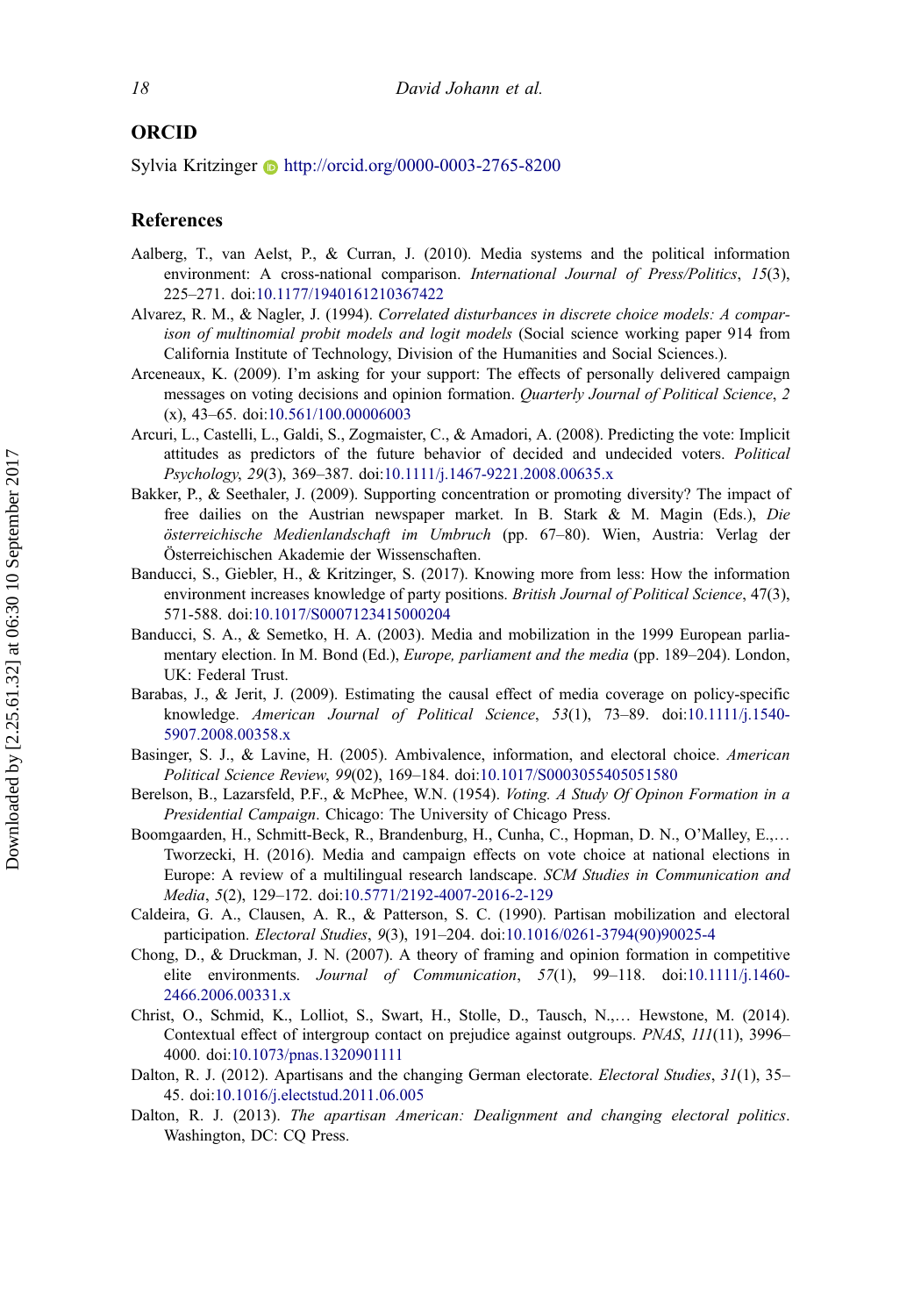- <span id="page-20-0"></span>Dassonneville, R. (2012). Electoral volatility, political sophistication, trust and efficacy: A study on changes in voter preferences during the Belgian regional elections of 2009. Acta Politica, 47(1), 18–41. doi:[10.1057/ap.2011.19](https://doi.org/10.1057/ap.2011.19)
- de Vreese, C., Banducci, S. A., Semetko, H., & Boomgaarden, H. (2006). The news coverage of the 2004 European parliamentary election campaign in 25 countries. European Union Politics, 7, 479–506. doi:[10.1177/1465116506069440](https://doi.org/10.1177/1465116506069440)
- de Vreese, C. H., & Semetko, H. A. (2004). News matters: Influences on the vote in the Danish 2000 euro referendum campaign. European Journal of Political Research, 43, 699-722. doi:[10.1111/](https://doi.org/10.1111/j.0304-4130.2004.00171.x) [j.0304-4130.2004.00171.x](https://doi.org/10.1111/j.0304-4130.2004.00171.x)
- Delli Carpini, M. X., & Keeter, S. (1996). What Americans know about politics and why it matters. New Haven, CT: Yale University.
- Denver, D., & Hands, G. (1997). Modern constituency electioneering. London, UK: Frank Cass.
- Dilliplane, S. (2014). Activation, conversion, or reinforcement? The impact of partisan news exposure on vote choice. American Journal of Political Science, 58(1), 79-94. doi:[10.1111/](https://doi.org/10.1111/ajps.12046) [ajps.12046](https://doi.org/10.1111/ajps.12046)
- Druckman, J. N. (2004). Priming the vote: Campaign effects in a U.S. Senate election. Political Psychology, 25, 577–594. doi:[10.1111/j.1467-9221.2004.00388.x](https://doi.org/10.1111/j.1467-9221.2004.00388.x)
- Druckman, J. N. (2005). Media matter: How newspapers and television news cover campaigns and influence voters. Political Communication, 22, 463–481. doi:[10.1080/10584600500311394](https://doi.org/10.1080/10584600500311394)
- Eberl, J. M., Boomgaarden, H. G., & Wagner, M. (2015). One bias fits all? Three types of media bias and their effects on party preferences. Communication Research. Advance online publication. doi:[10.1177/0093650215614364](https://doi.org/10.1177/0093650215614364)
- Eberl, J.-M., Vonbun, R., Haselmayer, M., Jacobi, C., Kleinen-Von Königslöw, K., Schönbach, K., & Boomgaarden, H. G. (2016). AUTNES manual content analysis of the 2013 Austrian national election coverage - Data. Cologne, Germany: GESIS Data Archive. ZA5864 Data file Version 1.0.0. doi:[10.4232/1.12565](https://doi.org/10.4232/1.12565)
- Evans, G. (1999). The end of class politics? Class voting in comparative context. Oxford, UK: Oxford University.
- Fieldhouse, E., Cutts, D., Widdop, P., & John, P. (2013). Do impersonal mobilisation methods work? Evidence from a nationwide get-out-the-vote experiment in England. Electoral Studies, 32(1), 113–123. doi:[10.1016/j.electstud.2012.09.003](https://doi.org/10.1016/j.electstud.2012.09.003)
- Fisher, J., & Denver, D. (2009). Evaluating the electoral effects of traditional and modern modes of constituency campaigning in Britain 1992–2005. Parliamentary Affairs, 62(2), 196–210. doi:[10.1093/pa/gsn051](https://doi.org/10.1093/pa/gsn051)
- Fisher, J., Fieldhouse, E., Johnston, R., Pattie, C., & Cutts, D. (2015). Is all campaigning equally positive? The impact of district level campaigning on voter turnout at the 2010 British general election. Party Politics. 22(2), 215–226. doi:[10.1177/1354068815605672](https://doi.org/10.1177/1354068815605672)
- Fournier, P., Nadeau, R., Blais, A., Gidengil, E., & Nevitte, N. (2004). Time-of-voting decision and susceptibility to campaign effects. *Electoral Studies*, 23(4), 661–681. doi:[10.1016/j.](https://doi.org/10.1016/j.electstud.2003.09.001) [electstud.2003.09.001](https://doi.org/10.1016/j.electstud.2003.09.001)
- Geers, S., & Bos, L. (2017). Priming issues, party visibility, and party evaluations: The impact on vote switching. Political Communication. 34(3), 344–366. doi:[10.1080/](https://doi.org/10.1080/10584609.2016.1201179) [10584609.2016.1201179](https://doi.org/10.1080/10584609.2016.1201179)
- Gerber, A. S., & Green, D. P. (2000). The effects of canvassing, telephone calls, and direct mail on voter turnout: A field experiment. The American Political Science Review, 94(3), 653–663. doi:[10.2307/2585837](https://doi.org/10.2307/2585837)
- Giebler, H., Kritzinger, S., Xezonakis, G., & Banducci, S. (2017). Priming Europe: Media effects on loyalty, voice and exit in European parliament elections. Acta Politica, 52(1), 110–132. doi:[10.1057/s41269-016-0025-x](https://doi.org/10.1057/s41269-016-0025-x)
- Górecki, M. A., & Marsh, M. (2012). Not just "friends and neighbours": Canvassing, geographic proximity and voter choice. European Journal of Political Research, 51(5), 563-582. doi:[10.1111/j.1475-6765.2011.02008.x](https://doi.org/10.1111/j.1475-6765.2011.02008.x)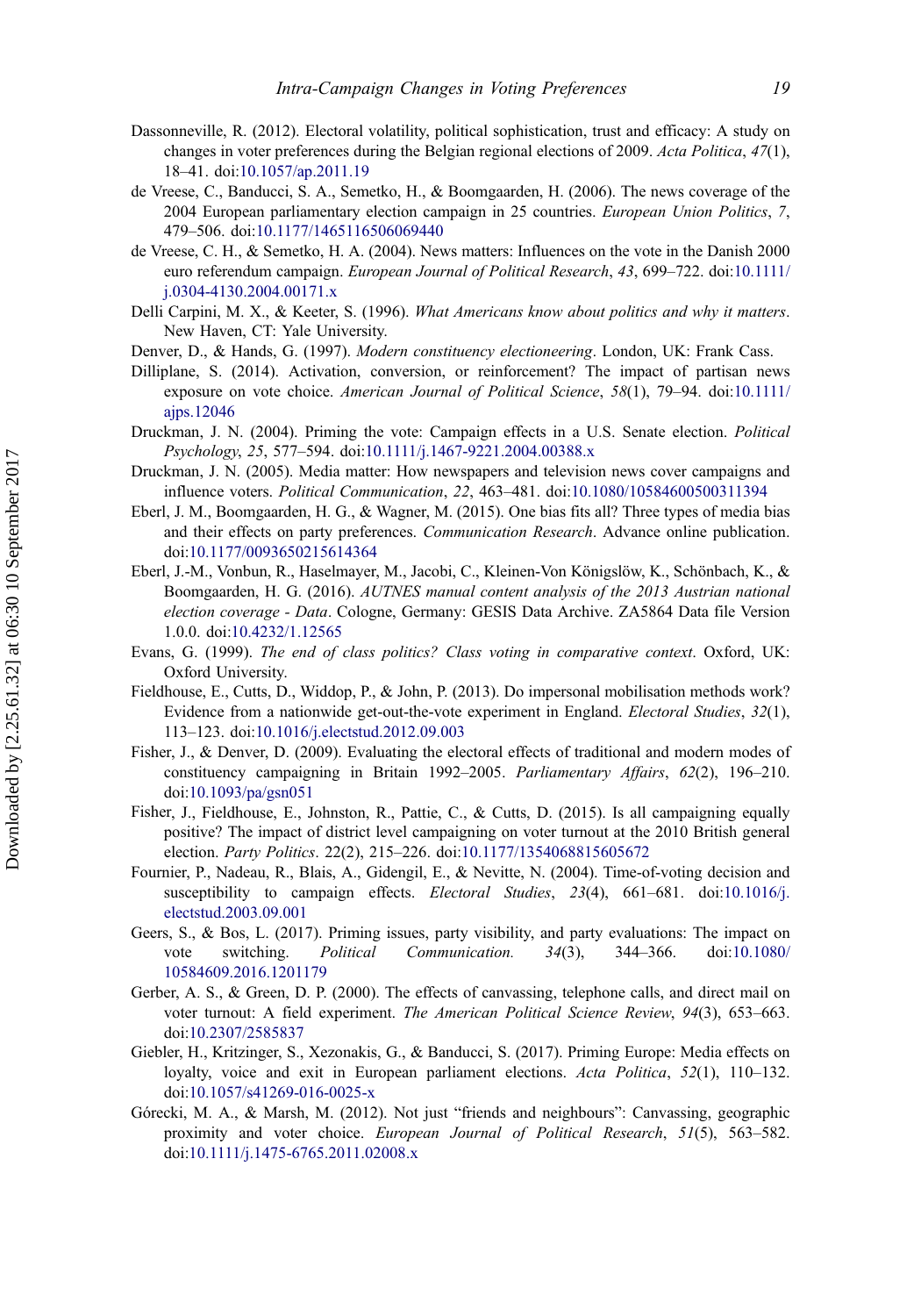- <span id="page-21-0"></span>Górecki, M. A., & Marsh, M. (2014). A decline of "friends and neighbours voting" in ireland? Local candidate effects in the 2011 Irish "Earthquake Election." Political Geography, 41, 11-20. doi:[10.1016/j.polgeo.2014.03.003](https://doi.org/10.1016/j.polgeo.2014.03.003)
- Gramberg, D., & Holmberg, S. (1990). The Berrelson paradox reconsidered intention: Behaviour changers in U.S. and Swedish election campaigns. Public Opinion Quarterly, 54(4), 530–550. doi:[10.1086/269226](https://doi.org/10.1086/269226)
- Green, D. P., & Gerber, A. S. (2015). Get out the vote: How to increase voter turnout. Washington, DC: Brookings Institution Press.
- Hillygus, S. D., & Jackman, S. (2003). Voter decision making in election 2000: Campaign effects, partisan activation, and the Clinton legacy. American Journal of Political Science, 47(4), 583-596. doi:[10.1111/1540-5907.00041](https://doi.org/10.1111/1540-5907.00041)
- Hobolt, S. B., Spoon, -J.-J., & Tilley, J. (2009). A vote against Europe? Explaining defection at the 1999 and 2004 European parliament elections. British Journal of Political Science, 39(1), 93– 115. doi:[10.1017/S0007123408000422](https://doi.org/10.1017/S0007123408000422)
- Hopmann, D. N., van Aelst, P., & Legnante, G. (2011). Political balance in the news: A review of concepts, operationalizations and key findings. Journalism, 13, 240–247. doi:[10.1177/](https://doi.org/10.1177/1464884911427804) [1464884911427804](https://doi.org/10.1177/1464884911427804)
- Hopmann, D. N., Vliegenthart, R., de Vreese, C., & Albæk, E. (2010). Effects of election news coverage: How visibility and tone influence party choice. *Political Communication*, 27(4), 389– 405. doi:[10.1080/10584609.2010.516798](https://doi.org/10.1080/10584609.2010.516798)
- Iyengar, S., & Kinder, D. R. (1987). News that matters: Television and American opinion. Chicago, NY: University of Chicago Press.
- Jennings, W., & Wlezien, C. (2016). The timeline of elections: A comparative perspective. American Journal of Political Science 60(1), 219–233. doi:[10.1111/ajps.12189](https://doi.org/10.1111/ajps.12189)
- Jerit, J., Barabas, J., & Bolsen, T. (2006). Citizens, knowledge, and the information environment. American Journal of Political Science, 50(2), 266–282. doi:[10.1111/j.1540-5907.2006.00183.x](https://doi.org/10.1111/j.1540-5907.2006.00183.x)
- Johnston, R. J., & Pattie, C. J. (2003). Do canvassing and campaigning work? Evidence from the 2001 general election in England. In C. Rallings, R.Scully, J. Tonge, & P. Webb (Eds.), British elections and parties review (pp. 193–213). London, UK: Frank Cass Publishers.
- Karimi, A. K., Hotz, V. J., & Johansson, P. (2016). Family friendly firms? Worker mobility, firm attributes and wage trajectories of women and men. Retrieved from [http://www.sole-jole.org/](http://www.sole-jole.org/16447.pdf) [16447.pdf](http://www.sole-jole.org/16447.pdf)
- Karmasin, M., Kraus, D., Kaltenbrunner, A., & Bichler, K. (2011). Austria: A border-crosser. In T. Eberwein, S. Fengler, E. Lauk, & T. Leppik-Bork (Eds.), Mapping media accountability—in Europe and beyond (pp. 22–36). Cologne, Germany: Herbert von Halem Verlag.
- Karp, J. A., & Banducci, S. A. (2007). Party mobilization and political participation in new and old democracies. Party Politics, 13(2), 217–234. doi:[10.1177/1354068807073874](https://doi.org/10.1177/1354068807073874)
- Katz, E. (1957). The Two-Step Flow of Communication: An Up-To-Date Report on an Hypothesis. Public Opinion Quarterly, 21(1),61–78. doi: [10.1086/266687](https://doi.org/10.1086/266687).
- Kleinnijenhuis, J., Van Hoof, A. M. J., Oegema, D., & de Ridder, J. A. (2007). A test of rivaling approaches to explain news effects: News on issue positions of parties, real-world developments, support and criticism, and success and failure. Journal of Communication, 57(2), 366–384. doi:[10.1111/j.1460-2466.2007.00347.x](https://doi.org/10.1111/j.1460-2466.2007.00347.x)
- Kramer, G. H. (1970). The effects of precinct-level canvassing on voter behavior. The Public Opinion Quarterly, 34(4), 560–572. doi:[10.2307/2747711](https://doi.org/10.2307/2747711)
- Kritzinger, S., & Johann, D. (2016). Eurosceptic vote deviation and the impact of news media. In W. van der Brug & C. H. de Vreese (Eds.), (Un)intended consequences of European parliament elections. Oxford, UK: Oxford University Press 171–191.
- Kritzinger, S., Johann, D., Aichholzer, J., Glinitzer, K., Glantschnigg, C., Thomas, K.,… Zeglovits, E. (2016a). AUTNES rolling-cross-section panel study 2013. Cologne, Germany: GESIS Data Archive. ZA5857 Data file version 2.0.0.. doi:[10.4232/1.12631](https://doi.org/10.4232/1.12631)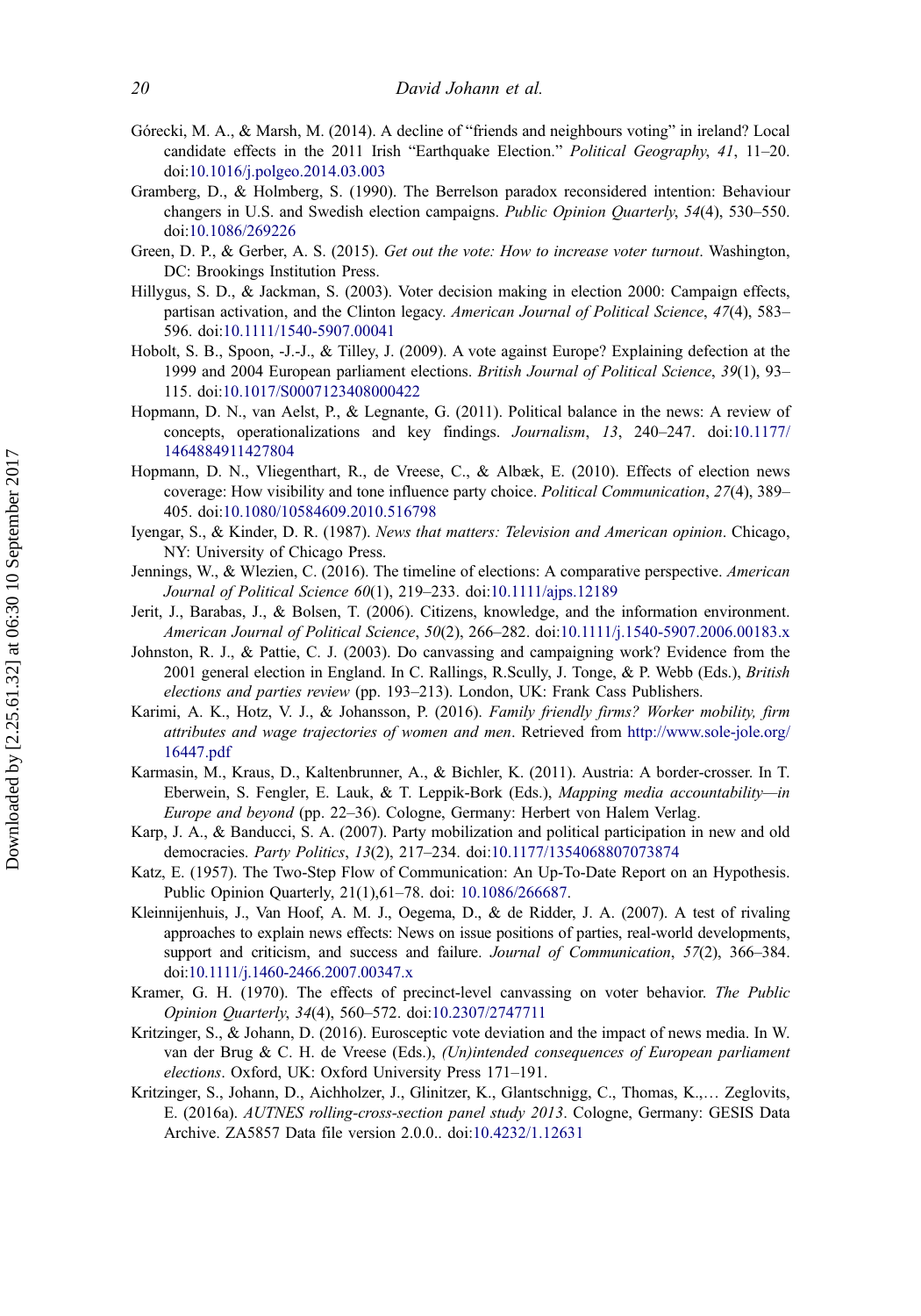- <span id="page-22-0"></span>Kritzinger, S., Johann, D., Aichholzer, J., Glinitzer, K., Glantschnigg, C., Thomas, K.,… Zeglovits, E. (2016b). AUTNES rolling-cross-section panel study - documentation. Vienna, Austria: University of Vienna.
- Ladd, J. M. D., & Lenz, G. S. (2009). Exploiting a rare communication shift to document the persuasive power of the news media. American Journal of Political Science, 53(2), 394-410. doi:[10.1111/j.1540-5907.2009.00377.x](https://doi.org/10.1111/j.1540-5907.2009.00377.x)
- Lau, R. R. (1985). Two explanations for negativity effects in political behavior. American Journal of Political Science, 29, 119–138. doi:[10.2307/2111215](https://doi.org/10.2307/2111215)
- Lazarsfeld, P. F., Berelson, B., & Gaudet, H. (1948). The people's choice: How the voter makes up his mind in a presidential campaign. New York, NY: Columbia University Press.
- Lefebvre, R. (2014, August 28–31). The return of door-to-door canvassing? The re-invention of new forms of electoral mobilization in France. Paper presented at the American Political Science Association 2014 Annual Meeting, Washington, DC.
- Lengauer, G., & Johann, D. (2013). Candidate and party bias in the news and its effects on party choice: Evidence from Austria. Studies in Communication Sciences, 13(1), 41–49. doi:[10.1016/](https://doi.org/10.1016/j.scoms.2013.04.011) [j.scoms.2013.04.011](https://doi.org/10.1016/j.scoms.2013.04.011)
- Lifschitz, A., Sauder, M., & Stevens, M. L. (2014). Football as a status system in U.S. higher education. Sociology of Education, 87(3), 204–219. doi:[10.1177/0038040714533353](https://doi.org/10.1177/0038040714533353)
- Magalhães, P. C. (2007). Voting and intermediation: Informational biases and electoral choices in comparative perspective. In R. Gunther, J. R. Montero, & H.-J. Puhle (Eds.), Democracy, intermediation and voting on four continents (pp. 208–254). Oxford, UK: Oxford University Press.
- Magin, M. (2012). Wahlkampf in Deutschland und Österreich. Ein Langzeitvergleich der Presseberichterstattung (1949-2006) [Election campaigns in Germany and Austria. A longterm comparison of press coverage (1949-2006)]. Cologne, Germany: Böhlau.
- Marsh, M. (2004). None of that post-modern stuff around here: Grassroots campaigning in the 2002 Irish general election. British Elections & Parties Review, 14(1), 245–267. doi:[10.1080/](https://doi.org/10.1080/1368988042000258862) [1368988042000258862](https://doi.org/10.1080/1368988042000258862)
- Matthews, J.S., & Johnston, R. (2010). The Campaign Dynamics of Economic Voting. Electoral Studies, 29(1), 13–24. doi: [10.1016/j.electstud.2009.09.009](https://doi.org/10.1016/j.electstud.2009.09.009)
- McFadden, D. (1974). Conditional logit analysis of qualitative choice behavior. In P. Zarembka (Ed.), Frontiers in econometrics (pp. 105–142). New York, NY: Academic Press.
- Niven, D. (2004). The mobilization solution? Face-to-face contact and voter turnout in a municipal election. Journal of Politics, 66(3), 868–884. doi:[10.1111/j.1468-2508.2004.00280.x](https://doi.org/10.1111/j.1468-2508.2004.00280.x)
- Norris, P. (Ed.). (1999). Critical citizens. Global support for democratic government. Oxford, UK: Oxford University.
- Norris, P. (2002). Democratic phoenix: Reinventing political activism. Cambridge, UK: Cambridge University Press.
- Pattie, C. J., & Johnston, R. J. (2003). Hanging on the telephone? Doorstep and telephone canvassing at the British general election of 1997. British Journal of Political Science, 33(2), 303–322. doi:[10.2307/4092343](https://doi.org/10.2307/4092343)
- Pedersen, M. N. (1979). The dynamics of European party systems: Changing patterns of electoral volatility. European Journal of Political Research, 7(1), 1–26. doi:[10.1111/j.1475-6765.1979.](https://doi.org/10.1111/j.1475-6765.1979.tb01267.x) [tb01267.x](https://doi.org/10.1111/j.1475-6765.1979.tb01267.x)
- Petty, R. E., & Briñol, P. (2008). Persuasion: From single to multiple to metacognitive processes. Perspectives on Psychological Science, 3(2), 137–147. doi:[10.1111/j.1745-6916.2008.00071.x](https://doi.org/10.1111/j.1745-6916.2008.00071.x)
- Petty, R. E., & Cacioppo, J. T. (1986). Communication and persuasion. New York, NY: Springer.
- Przeworski, A., Stokes, S. C., & Manin, B. (1999). Democracy, accountability, and representation. Cambridge, UK: Cambridge University Press.
- Rehfeld, A. (2009). Representation rethought: On trustees, delegates, and gyroscopes in the study of political representation and democracy. American Political Science Review, 103(2), 214–230. doi:[10.1017/S0003055409090261](https://doi.org/10.1017/S0003055409090261)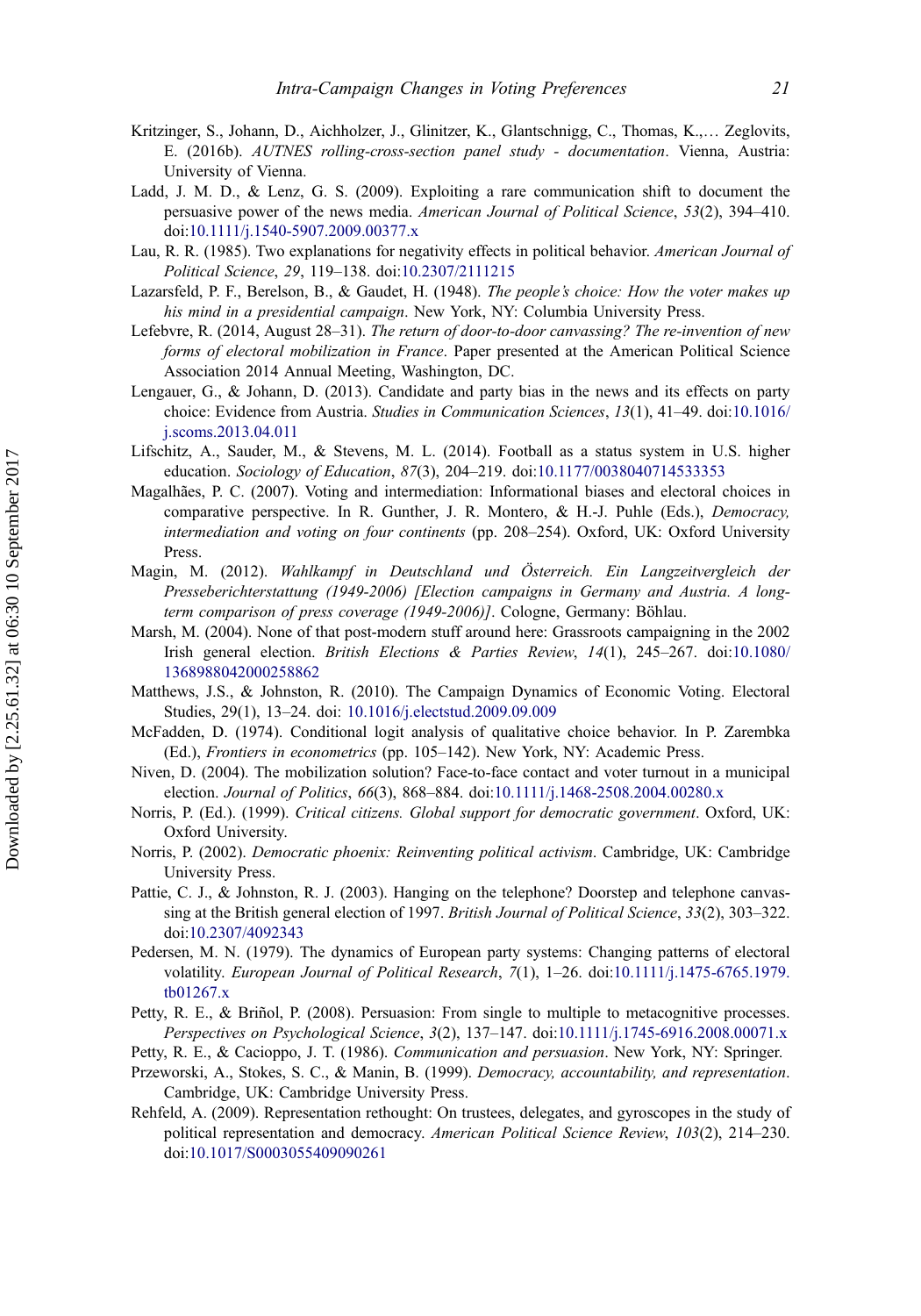- <span id="page-23-0"></span>Scheufele, D. A. (2000). Agenda-setting, priming, and framing revisited: Another look at cognitive effects of political communication. Mass Communication and Society,  $3(2-3)$ ,  $297-316$ . doi:[10.1207/S15327825MCS0323\\_07](https://doi.org/10.1207/S15327825MCS0323%5F07)
- Scheufele, D. A., & Tewksbury, D. (2007). Framing, agenda setting, and priming: The evolution of three media effects models. Journal of Communication, 57(1), 9-20. doi:[10.1111/](https://doi.org/10.1111/j.0021-9916.2007.00326.x) [j.0021-9916.2007.00326.x](https://doi.org/10.1111/j.0021-9916.2007.00326.x)
- Schmitt-Beck, R. (2003). Mass communication, personal communication and vote choice: The filter hypothesis of media influence in comparative perspective. British Journal of Political Science, 33, 233–259. doi:[10.1017/S000712340300010](https://doi.org/10.1017/S000712340300010)
- Schmitt-Beck, R., & Partheymüller, J. (2012). Why voters decide late: A simultaneous test of old and new hypotheses at the 2005 and 2009 German federal elections. German Politics, 21(3), 299– 316. doi:[10.1080/09644008.2012.716042](https://doi.org/10.1080/09644008.2012.716042)
- Schmitt-Beck, R., & Partheymüller, J. (2016). A two-stage theory of discussant influence on vote choice in multiparty systems. British Journal of Political Science. Advance online publication. 46(2), 321–348. doi:[10.1017/S0007123414000301](https://doi.org/10.1017/S0007123414000301)
- Strøm, K. (1997). Democracy, accountability, and coalition bargaining. European Journal of Political Research, 31(1–2), 47–62. doi:[10.1111/j.1475-6765.1997.tb00763.x](https://doi.org/10.1111/j.1475-6765.1997.tb00763.x)
- Udris, L., & Lucht, J. (2014). Mediatization at the structural level: Independence from politics, dependence on the market. In F. Esser & J. Strömbäck (Eds.), *Mediatization of politics:* Understanding the transformation of Western democracies (pp. 114–136). Basingstoke, UK: Palgrave Macmillan.
- van der Eijk, C., Franklin, M., & Oppenhuis, E. (1996). The strategic context: Party choice. In C. van der Eijk & M. Franklin (Eds.), Choosing Europe? The European electorate and national politics in the face of the union (pp. 332–365). Ann Arbor, MI: The University of Michigan Press.
- van der Eijk, C., van der Brug, W., Kroh, M., & Franklin, M. (2006). Rethinking the dependent variable in voting behavior: On the measurement and analysis of electoral utilities. Electoral Studies, 25(3), 424–447. doi:[10.1016/j.electstud.2005.06.012](https://doi.org/10.1016/j.electstud.2005.06.012)
- van Spanje, J., & de Vreese, C. (2014). Europhile media and Eurosceptic voting: Effects of news media coverage on Eurosceptic voting in the 2009 European parliamentary elections. Political Communication, 31(2), 325–354. doi:[10.1080/10584609.2013.828137](https://doi.org/10.1080/10584609.2013.828137)
- Vliegenthart, R., Schuck, A. R. T., Boomgaarden, H., & de Vreese, C. H. (2008). News coverage and support for European Integration, 1990–2006. International Journal of Public Opinion Research, 20(4), 415–439. doi:[10.1093/ijpor/edn044](https://doi.org/10.1093/ijpor/edn044)
- Wielhouwer, P. W., & Lockerbie, B. (1994). Party contacting and political participation, 1952–90. American Journal of Political Science, 38(1), 211–229. doi:[10.2307/2111342](https://doi.org/10.2307/2111342)
- Zaller, J. (1992). The nature and origins of mass opinion. Cambridge, UK: Cambridge University.
- Zaller, J. (2004). Floating voters in us presidential elections, 1948–2000. In W. E. Saris & P. M. Sniderman (Eds.), Studies in public opinion: Attitudes, nonattitudes, measurement error and change (pp. 166–212). Princeton, NJ: Princeton University Press.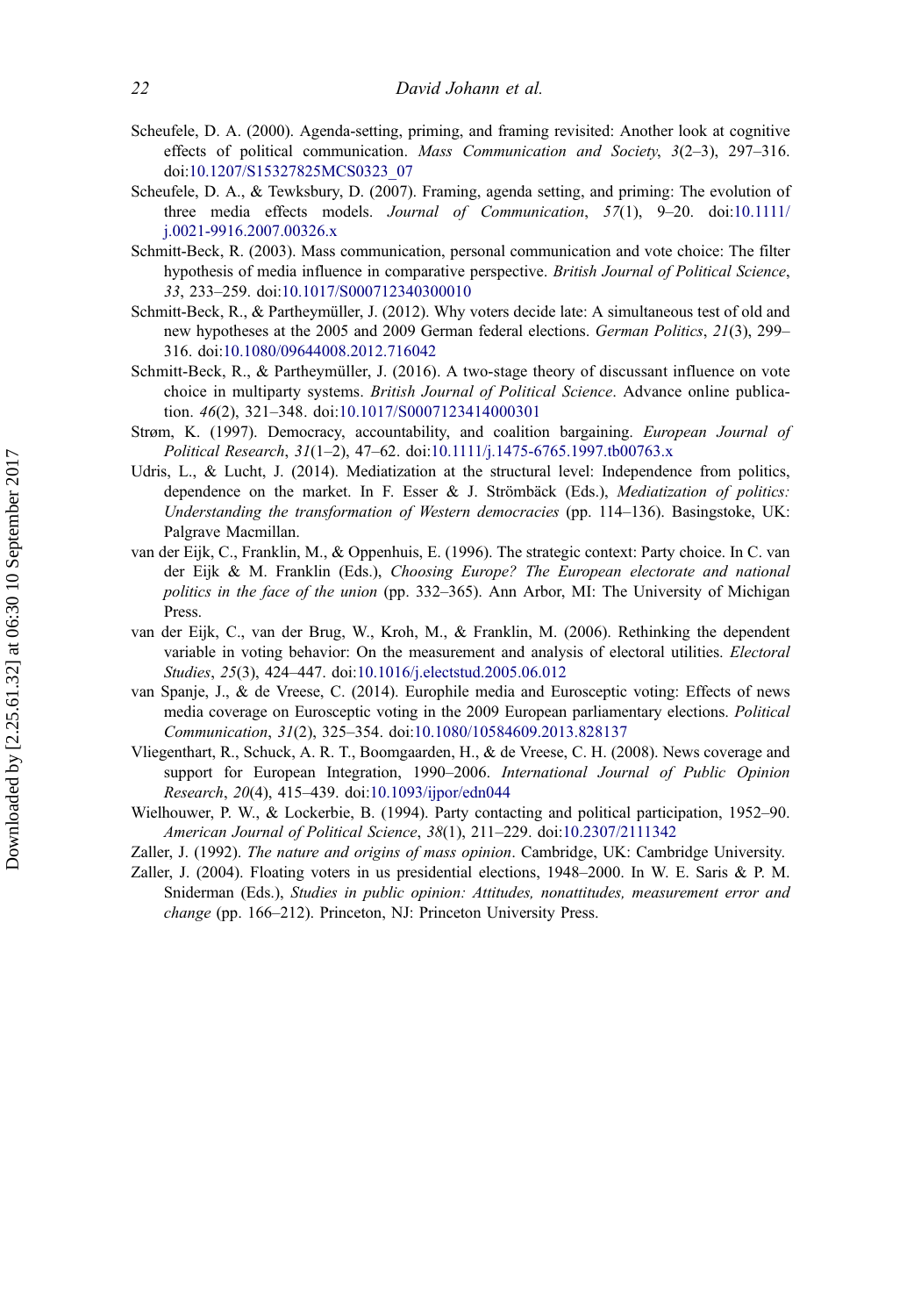<span id="page-24-0"></span>

|                           |                                                                     |                                                                                          |                                                                                  |                                                                                                         | Alternative-specific conditional logit model predicting intra-campaign vote switching   |                                                                                                 |                                                                                                  |
|---------------------------|---------------------------------------------------------------------|------------------------------------------------------------------------------------------|----------------------------------------------------------------------------------|---------------------------------------------------------------------------------------------------------|-----------------------------------------------------------------------------------------|-------------------------------------------------------------------------------------------------|--------------------------------------------------------------------------------------------------|
|                           |                                                                     |                                                                                          |                                                                                  | Model 4                                                                                                 | Model 5                                                                                 | Model 6                                                                                         | Model 7                                                                                          |
|                           | Model                                                               | Model 2                                                                                  | Model 3                                                                          | Low ambivalence                                                                                         | High ambivalence                                                                        | Low ambivalence                                                                                 | High ambivalence                                                                                 |
| Main Effects              |                                                                     |                                                                                          |                                                                                  |                                                                                                         |                                                                                         |                                                                                                 |                                                                                                  |
| Visibility: Quality Media |                                                                     |                                                                                          |                                                                                  |                                                                                                         |                                                                                         |                                                                                                 |                                                                                                  |
|                           |                                                                     |                                                                                          |                                                                                  |                                                                                                         |                                                                                         |                                                                                                 |                                                                                                  |
| Visibility: Tabloid Media |                                                                     |                                                                                          |                                                                                  |                                                                                                         |                                                                                         |                                                                                                 |                                                                                                  |
|                           |                                                                     |                                                                                          |                                                                                  |                                                                                                         |                                                                                         |                                                                                                 |                                                                                                  |
| Interpersonal Contact     |                                                                     |                                                                                          | $2.54***$                                                                        |                                                                                                         |                                                                                         |                                                                                                 | $2.50***$                                                                                        |
|                           |                                                                     | 0.21<br>(0.11)<br>(0.00<br>(0.12)<br>2.52***<br>(0.20)<br>(0.20)<br>(0.20)               |                                                                                  | $\begin{array}{c} 0.44 \\ 0.18 \\ 0.01 \\ 0.01 \\ 0.24 \\ 0.33 \\ 0.63 \\ 0.63 \\ 0.38 \end{array}$     | $-0.07$<br>$(0.15)$<br>$0.12$<br>$(0.17)$<br>$2.54***$<br>$2.88***$<br>$0.88$<br>$0.28$ | $2.72$<br>$(1.38)$<br>$(0.66)$<br>$(0.39)$<br>$(0.74)$<br>$(0.87)$<br>$(0.87)$                  |                                                                                                  |
| Impersonal Contact        |                                                                     |                                                                                          |                                                                                  |                                                                                                         |                                                                                         |                                                                                                 |                                                                                                  |
|                           |                                                                     |                                                                                          |                                                                                  |                                                                                                         |                                                                                         |                                                                                                 |                                                                                                  |
| Tone: Quality Media       |                                                                     |                                                                                          | $(0.46)$<br>$0.62**$<br>$(0.20)$<br>$(0.19)$<br>$(0.39)$<br>$(0.17)$<br>$(0.45)$ |                                                                                                         |                                                                                         |                                                                                                 | $(0.55)$<br>$0.87**$<br>$0.87**$<br>$0.11**$<br>$1.11*$<br>$0.52$<br>$0.16$<br>$0.55$            |
|                           |                                                                     |                                                                                          |                                                                                  |                                                                                                         |                                                                                         |                                                                                                 |                                                                                                  |
| Tone: Tabloid Media       |                                                                     |                                                                                          |                                                                                  |                                                                                                         |                                                                                         |                                                                                                 |                                                                                                  |
|                           |                                                                     |                                                                                          |                                                                                  |                                                                                                         |                                                                                         |                                                                                                 |                                                                                                  |
| ÖVP                       |                                                                     |                                                                                          |                                                                                  |                                                                                                         |                                                                                         |                                                                                                 |                                                                                                  |
| Campaign Attention        |                                                                     |                                                                                          |                                                                                  |                                                                                                         |                                                                                         | $\begin{array}{l} 0.13 \\ 0.52) \\ 0.97 \\ 0.50 \\ 0.80 \\ 0.81 \\ 0.16 \\ 0.55 \\ \end{array}$ |                                                                                                  |
|                           |                                                                     |                                                                                          |                                                                                  |                                                                                                         |                                                                                         |                                                                                                 |                                                                                                  |
| Political Knowledge       |                                                                     |                                                                                          |                                                                                  |                                                                                                         |                                                                                         |                                                                                                 |                                                                                                  |
|                           | $(0.49$<br>$(0.31)$<br>$(0.31)$<br>$(0.31)$<br>$(0.48)$<br>$(0.49)$ | 0.50<br>$(0.32)$<br>$(0.32)$<br>$(0.37)$<br>$(0.37)$<br>$(0.37)$<br>$(0.34)$<br>$(0.34)$ |                                                                                  | $\begin{array}{c} 0.19 \\ 0.53) \\ 0.94 \\ 0.54) \\ 0.54) \\ 0.77 \\ 0.09 \\ 0.55) \\ 0.55 \end{array}$ | $\begin{array}{c}\n 0.94 \\  -1.014 \\  -1.04 \\  0.47 \\  -1.04 \\  0.59\n\end{array}$ |                                                                                                 | $0.89$<br>$0.44$<br>$0.49$<br>$0.49$<br>$0.60$<br>$0.60$<br>$0.60$<br>$0.45$<br>$0.60$<br>$0.45$ |
| Union Membership          |                                                                     |                                                                                          |                                                                                  |                                                                                                         |                                                                                         |                                                                                                 |                                                                                                  |
|                           |                                                                     |                                                                                          |                                                                                  |                                                                                                         |                                                                                         |                                                                                                 |                                                                                                  |
| Religiosity               |                                                                     |                                                                                          |                                                                                  |                                                                                                         |                                                                                         |                                                                                                 |                                                                                                  |
|                           | (0.33)                                                              |                                                                                          | $0.48$<br>$0.33$<br>$0.33$<br>$0.33$<br>$0.47$<br>$0.34$<br>$0.34$               |                                                                                                         |                                                                                         |                                                                                                 |                                                                                                  |
|                           |                                                                     |                                                                                          |                                                                                  |                                                                                                         |                                                                                         |                                                                                                 | (Continued)                                                                                      |

Table A1 Table A1

Appendix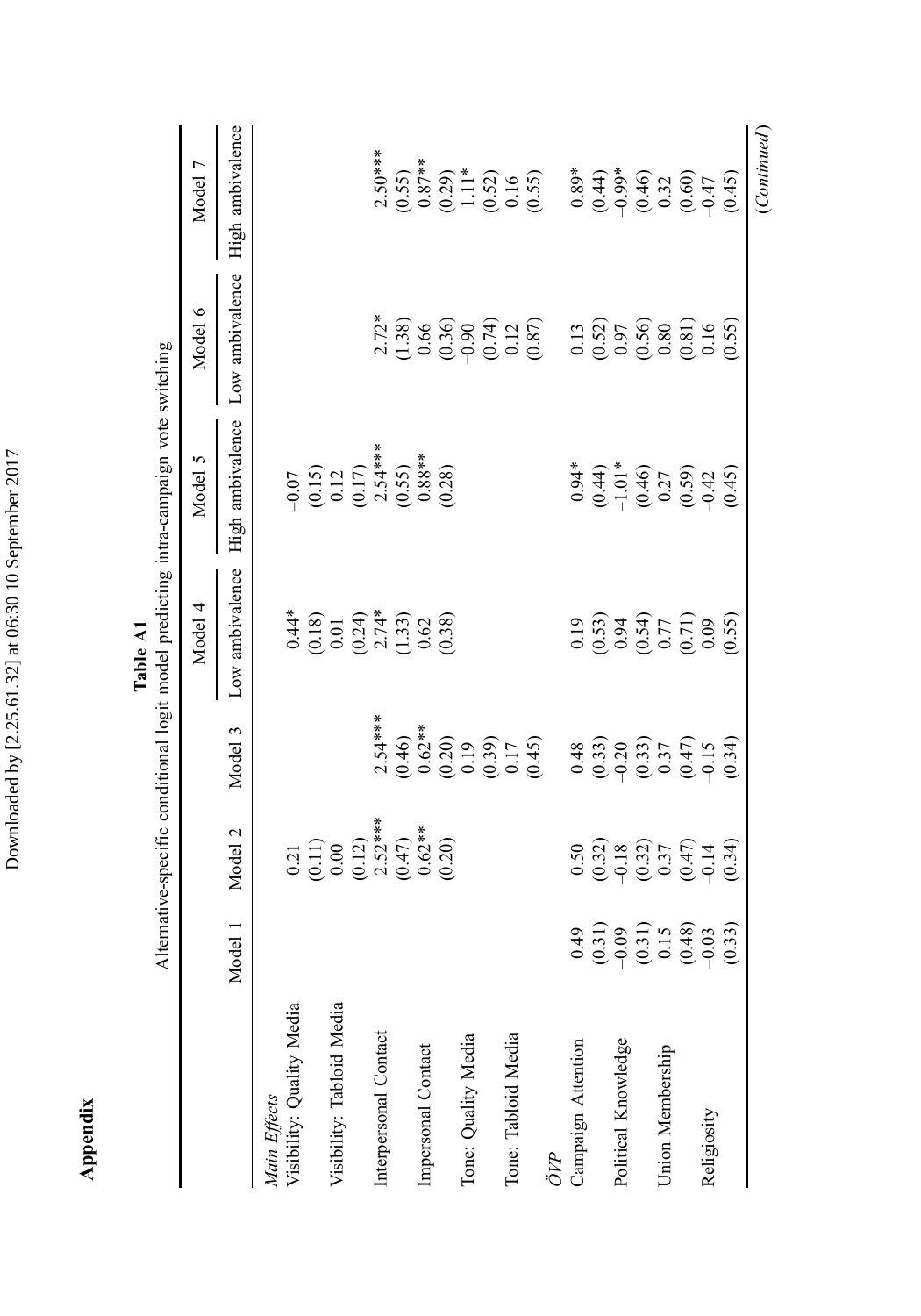|                          |                                                                                                          |                                                                                                                                                                                                                                                                                                                                                                       |         | Continued)                                                                           |                                                                                                                                                                                                                                                                                                               |                                                                 |                                                                   |
|--------------------------|----------------------------------------------------------------------------------------------------------|-----------------------------------------------------------------------------------------------------------------------------------------------------------------------------------------------------------------------------------------------------------------------------------------------------------------------------------------------------------------------|---------|--------------------------------------------------------------------------------------|---------------------------------------------------------------------------------------------------------------------------------------------------------------------------------------------------------------------------------------------------------------------------------------------------------------|-----------------------------------------------------------------|-------------------------------------------------------------------|
|                          |                                                                                                          |                                                                                                                                                                                                                                                                                                                                                                       |         | Model 4                                                                              | Model 5                                                                                                                                                                                                                                                                                                       | Model 6                                                         | $\overline{ }$<br>Model                                           |
|                          | Model                                                                                                    | Model 2                                                                                                                                                                                                                                                                                                                                                               | Model 3 | Low ambivalence                                                                      | High ambivalence                                                                                                                                                                                                                                                                                              | Low ambivalence                                                 | High ambivalence                                                  |
| Gender: Females          |                                                                                                          |                                                                                                                                                                                                                                                                                                                                                                       |         | $\begin{array}{c} -0.20 \\ (0.57) \\ 0.03 \\ (0.02) \\ 1.11** \\ (0.55) \end{array}$ |                                                                                                                                                                                                                                                                                                               |                                                                 |                                                                   |
|                          |                                                                                                          |                                                                                                                                                                                                                                                                                                                                                                       |         |                                                                                      |                                                                                                                                                                                                                                                                                                               |                                                                 |                                                                   |
| Age                      |                                                                                                          |                                                                                                                                                                                                                                                                                                                                                                       |         |                                                                                      |                                                                                                                                                                                                                                                                                                               |                                                                 |                                                                   |
|                          |                                                                                                          |                                                                                                                                                                                                                                                                                                                                                                       |         |                                                                                      |                                                                                                                                                                                                                                                                                                               |                                                                 |                                                                   |
| Qualification for Higher |                                                                                                          |                                                                                                                                                                                                                                                                                                                                                                       |         |                                                                                      |                                                                                                                                                                                                                                                                                                               |                                                                 |                                                                   |
| Education                |                                                                                                          |                                                                                                                                                                                                                                                                                                                                                                       |         |                                                                                      | $-0.56$<br>$(0.43)$<br>$0.03$<br>$(0.01)$<br>$0.76$<br>$(0.44)$                                                                                                                                                                                                                                               | $-0.09$<br>$(0.57)$<br>$0.03$<br>$(0.02)$<br>$1.14$<br>$(0.58)$ | $-0.64$<br>$(0.42)$<br>$0.03$<br>$(0.01)$<br>$(0.01)$<br>$(0.73)$ |
| Attitudinal              |                                                                                                          |                                                                                                                                                                                                                                                                                                                                                                       |         |                                                                                      |                                                                                                                                                                                                                                                                                                               |                                                                 |                                                                   |
| Ambivalence              |                                                                                                          |                                                                                                                                                                                                                                                                                                                                                                       |         |                                                                                      |                                                                                                                                                                                                                                                                                                               |                                                                 |                                                                   |
| Economic Evaluation      |                                                                                                          |                                                                                                                                                                                                                                                                                                                                                                       |         |                                                                                      |                                                                                                                                                                                                                                                                                                               |                                                                 |                                                                   |
|                          |                                                                                                          |                                                                                                                                                                                                                                                                                                                                                                       |         |                                                                                      |                                                                                                                                                                                                                                                                                                               |                                                                 |                                                                   |
| Days to Election Day     |                                                                                                          |                                                                                                                                                                                                                                                                                                                                                                       |         |                                                                                      |                                                                                                                                                                                                                                                                                                               |                                                                 |                                                                   |
|                          |                                                                                                          |                                                                                                                                                                                                                                                                                                                                                                       |         |                                                                                      |                                                                                                                                                                                                                                                                                                               |                                                                 |                                                                   |
| Party Preference         |                                                                                                          |                                                                                                                                                                                                                                                                                                                                                                       |         |                                                                                      |                                                                                                                                                                                                                                                                                                               |                                                                 |                                                                   |
| (pre-election)           |                                                                                                          |                                                                                                                                                                                                                                                                                                                                                                       |         |                                                                                      |                                                                                                                                                                                                                                                                                                               |                                                                 |                                                                   |
| Constant                 |                                                                                                          |                                                                                                                                                                                                                                                                                                                                                                       |         |                                                                                      |                                                                                                                                                                                                                                                                                                               |                                                                 |                                                                   |
|                          |                                                                                                          |                                                                                                                                                                                                                                                                                                                                                                       |         |                                                                                      |                                                                                                                                                                                                                                                                                                               |                                                                 |                                                                   |
| FPÖ                      |                                                                                                          |                                                                                                                                                                                                                                                                                                                                                                       |         |                                                                                      |                                                                                                                                                                                                                                                                                                               |                                                                 |                                                                   |
| Campaign Attention       |                                                                                                          |                                                                                                                                                                                                                                                                                                                                                                       |         |                                                                                      |                                                                                                                                                                                                                                                                                                               |                                                                 |                                                                   |
|                          |                                                                                                          |                                                                                                                                                                                                                                                                                                                                                                       |         |                                                                                      |                                                                                                                                                                                                                                                                                                               |                                                                 |                                                                   |
| Political Knowledge      |                                                                                                          |                                                                                                                                                                                                                                                                                                                                                                       |         |                                                                                      |                                                                                                                                                                                                                                                                                                               |                                                                 |                                                                   |
|                          |                                                                                                          |                                                                                                                                                                                                                                                                                                                                                                       |         |                                                                                      |                                                                                                                                                                                                                                                                                                               |                                                                 |                                                                   |
| Union Membership         |                                                                                                          |                                                                                                                                                                                                                                                                                                                                                                       |         |                                                                                      |                                                                                                                                                                                                                                                                                                               |                                                                 |                                                                   |
|                          |                                                                                                          |                                                                                                                                                                                                                                                                                                                                                                       |         |                                                                                      |                                                                                                                                                                                                                                                                                                               |                                                                 |                                                                   |
| Religiosity              |                                                                                                          |                                                                                                                                                                                                                                                                                                                                                                       |         |                                                                                      |                                                                                                                                                                                                                                                                                                               |                                                                 |                                                                   |
|                          | $\begin{array}{c} 0.12 \\ 0.37) \\ 0.40 \\ 0.40 \\ 0.50 \\ 0.57 \\ 0.640 \\ 0.40 \\ 0.40 \\ \end{array}$ | $\begin{array}{lllllllllll} \gamma_1^2&\gamma_2^2&\gamma_3^2&\gamma_4^2&\gamma_5^2&\gamma_6^2&\gamma_7^2&\gamma_7^2&\gamma_7^2&\gamma_7^2&\gamma_7^2&\gamma_7^2&\gamma_7^2&\gamma_7^2&\gamma_7^2&\gamma_7^2&\gamma_7^2&\gamma_7^2&\gamma_7^2&\gamma_7^2&\gamma_7^2&\gamma_7^2&\gamma_7^2&\gamma_7^2&\gamma_7^2&\gamma_7^2&\gamma_7^2&\gamma_7^2&\gamma_7^2&\gamma_7^$ |         |                                                                                      | $\begin{array}{r} 1.51 \\ 1.98 \\ 0.99 \\ 0.99 \\ 0.99 \\ 0.99 \\ 0.99 \\ 0.99 \\ 0.99 \\ 0.99 \\ 0.99 \\ 0.99 \\ 0.99 \\ 0.99 \\ 0.99 \\ 0.99 \\ 0.99 \\ 0.99 \\ 0.99 \\ 0.99 \\ 0.99 \\ 0.99 \\ 0.99 \\ 0.99 \\ 0.99 \\ 0.99 \\ 0.99 \\ 0.99 \\ 0.99 \\ 0.99 \\ 0.99 \\ 0.99 \\ 0.99 \\ 0.99 \\ 0.99 \\ 0.$ |                                                                 |                                                                   |

Table A1<br>(Catitured) Table A1

Downloaded by [2.25.61.32] at 06:30 10 September 2017 Downloaded by [2.25.61.32] at 06:30 10 September 2017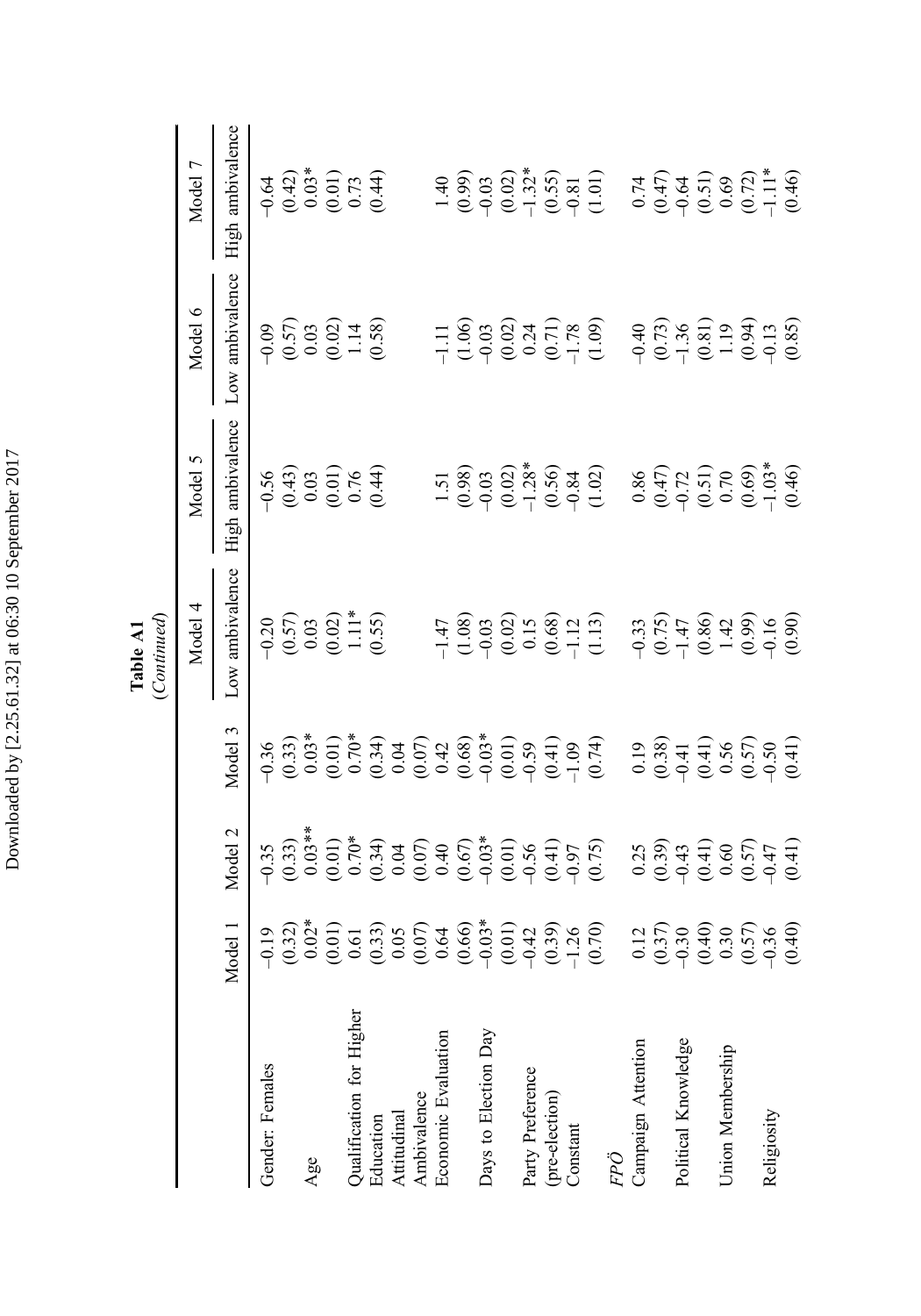| Gender: Females          | $-0.40$                                                                                     |                                                                                                                                                                                                                                                                                                                                    |                                                                                                                                                                                                                                                         |                                                                  |                                                                                        |                                                                    |
|--------------------------|---------------------------------------------------------------------------------------------|------------------------------------------------------------------------------------------------------------------------------------------------------------------------------------------------------------------------------------------------------------------------------------------------------------------------------------|---------------------------------------------------------------------------------------------------------------------------------------------------------------------------------------------------------------------------------------------------------|------------------------------------------------------------------|----------------------------------------------------------------------------------------|--------------------------------------------------------------------|
|                          | (0.38)                                                                                      | $\begin{array}{ll} 5,6\oplus 0.5\oplus 0.5\oplus 0.5\oplus 0.5\oplus 0.5\oplus 0.5\oplus 0.5\oplus 0.5\oplus 0.5\oplus 0.5\oplus 0.5\oplus 0.5\oplus 0.5\oplus 0.5\oplus 0.5\oplus 0.5\oplus 0.5\oplus 0.5\oplus 0.5\oplus 0.5\oplus 0.5\oplus 0.5\oplus 0.5\oplus 0.5\oplus 0.5\oplus 0.5\oplus 0.5\oplus 0.5\oplus 0.5\oplus 0.$ | $-1.81*$<br>$(0.82)$<br>$0.08**$<br>$0.08**$<br>$(0.03)$<br>$-0.07$<br>$(0.86)$                                                                                                                                                                         | $-0.04$<br>$(0.46)$<br>$0.01$<br>$(0.02)$<br>$-0.26$<br>$(0.50)$ | $-1.73$ *<br>$(0.77)$<br>$0.08$ *<br>$0.03$<br>$-1.0$<br>$-0.10$<br>$-0.10$<br>$-0.84$ | $-0.11$<br>$(0.46)$<br>$(0.01)$<br>$(0.02)$<br>$-0.50$<br>$(0.50)$ |
| Age                      | 0.02                                                                                        |                                                                                                                                                                                                                                                                                                                                    |                                                                                                                                                                                                                                                         |                                                                  |                                                                                        |                                                                    |
|                          | (0.01)                                                                                      |                                                                                                                                                                                                                                                                                                                                    |                                                                                                                                                                                                                                                         |                                                                  |                                                                                        |                                                                    |
| Qualification for Higher | $-0.19$                                                                                     |                                                                                                                                                                                                                                                                                                                                    |                                                                                                                                                                                                                                                         |                                                                  |                                                                                        |                                                                    |
| Education                |                                                                                             |                                                                                                                                                                                                                                                                                                                                    |                                                                                                                                                                                                                                                         |                                                                  |                                                                                        |                                                                    |
| Attitudinal              | $(0.42)$<br>0.12                                                                            |                                                                                                                                                                                                                                                                                                                                    |                                                                                                                                                                                                                                                         |                                                                  |                                                                                        |                                                                    |
| Ambivalence              | (0.09)                                                                                      |                                                                                                                                                                                                                                                                                                                                    |                                                                                                                                                                                                                                                         |                                                                  |                                                                                        |                                                                    |
| Economic Evaluation      | $6+0$                                                                                       |                                                                                                                                                                                                                                                                                                                                    |                                                                                                                                                                                                                                                         |                                                                  |                                                                                        |                                                                    |
|                          | (0.96)                                                                                      |                                                                                                                                                                                                                                                                                                                                    |                                                                                                                                                                                                                                                         |                                                                  |                                                                                        |                                                                    |
| Days to Election Day     |                                                                                             |                                                                                                                                                                                                                                                                                                                                    |                                                                                                                                                                                                                                                         |                                                                  |                                                                                        |                                                                    |
|                          | (0.02)                                                                                      |                                                                                                                                                                                                                                                                                                                                    |                                                                                                                                                                                                                                                         |                                                                  |                                                                                        |                                                                    |
| Party Preference         | 0.69                                                                                        |                                                                                                                                                                                                                                                                                                                                    |                                                                                                                                                                                                                                                         |                                                                  |                                                                                        |                                                                    |
| (pre-election)           | (0.43)                                                                                      |                                                                                                                                                                                                                                                                                                                                    |                                                                                                                                                                                                                                                         |                                                                  |                                                                                        |                                                                    |
| Constant                 | $-1.26$                                                                                     |                                                                                                                                                                                                                                                                                                                                    |                                                                                                                                                                                                                                                         |                                                                  |                                                                                        |                                                                    |
|                          | (0.80)                                                                                      |                                                                                                                                                                                                                                                                                                                                    |                                                                                                                                                                                                                                                         |                                                                  |                                                                                        |                                                                    |
| Greens                   |                                                                                             |                                                                                                                                                                                                                                                                                                                                    |                                                                                                                                                                                                                                                         |                                                                  |                                                                                        |                                                                    |
| Campaign Attention       | 0.46                                                                                        |                                                                                                                                                                                                                                                                                                                                    |                                                                                                                                                                                                                                                         |                                                                  |                                                                                        |                                                                    |
|                          | (0.33)                                                                                      |                                                                                                                                                                                                                                                                                                                                    |                                                                                                                                                                                                                                                         |                                                                  |                                                                                        |                                                                    |
| Political Knowledge      | $-0.11$                                                                                     |                                                                                                                                                                                                                                                                                                                                    |                                                                                                                                                                                                                                                         |                                                                  |                                                                                        |                                                                    |
|                          |                                                                                             |                                                                                                                                                                                                                                                                                                                                    |                                                                                                                                                                                                                                                         |                                                                  |                                                                                        |                                                                    |
| Union Membership         |                                                                                             |                                                                                                                                                                                                                                                                                                                                    |                                                                                                                                                                                                                                                         |                                                                  |                                                                                        |                                                                    |
|                          | $\begin{array}{c} (0.31) \\ 0.59 \\ (0.47) \\ 0.01 \\ (0.33) \\ (0.33) \\ 0.02 \end{array}$ |                                                                                                                                                                                                                                                                                                                                    |                                                                                                                                                                                                                                                         |                                                                  |                                                                                        |                                                                    |
| Religiosity              |                                                                                             |                                                                                                                                                                                                                                                                                                                                    |                                                                                                                                                                                                                                                         |                                                                  |                                                                                        |                                                                    |
|                          |                                                                                             |                                                                                                                                                                                                                                                                                                                                    |                                                                                                                                                                                                                                                         |                                                                  |                                                                                        |                                                                    |
| Gender: Females          |                                                                                             |                                                                                                                                                                                                                                                                                                                                    |                                                                                                                                                                                                                                                         |                                                                  |                                                                                        |                                                                    |
|                          | (0.31)                                                                                      |                                                                                                                                                                                                                                                                                                                                    |                                                                                                                                                                                                                                                         |                                                                  |                                                                                        |                                                                    |
| Age                      | $-0.03$                                                                                     |                                                                                                                                                                                                                                                                                                                                    |                                                                                                                                                                                                                                                         |                                                                  |                                                                                        |                                                                    |
|                          | $\overline{0.01}$                                                                           |                                                                                                                                                                                                                                                                                                                                    | $7.789$ (1.59)<br>$-7.79$ (1.59)<br>$-7.79$ (1.69)<br>$-7.79$ (1.69)<br>$-7.79$ (1.69)<br>$-7.79$ (1.69)<br>$-7.79$ (1.69)<br>$-7.79$ (1.69)<br>$-7.79$ (1.69)<br>$-7.79$ (1.69)<br>$-7.79$ (1.69)<br>$-7.79$ (1.69)<br>$-7.79$ (1.69)<br>$-7.79$ (1.69 |                                                                  |                                                                                        |                                                                    |
|                          |                                                                                             |                                                                                                                                                                                                                                                                                                                                    |                                                                                                                                                                                                                                                         |                                                                  |                                                                                        | (Continued                                                         |

Downloaded by [2.25.61.32] at 06:30 10 September 2017 Downloaded by [2.25.61.32] at 06:30 10 September 2017